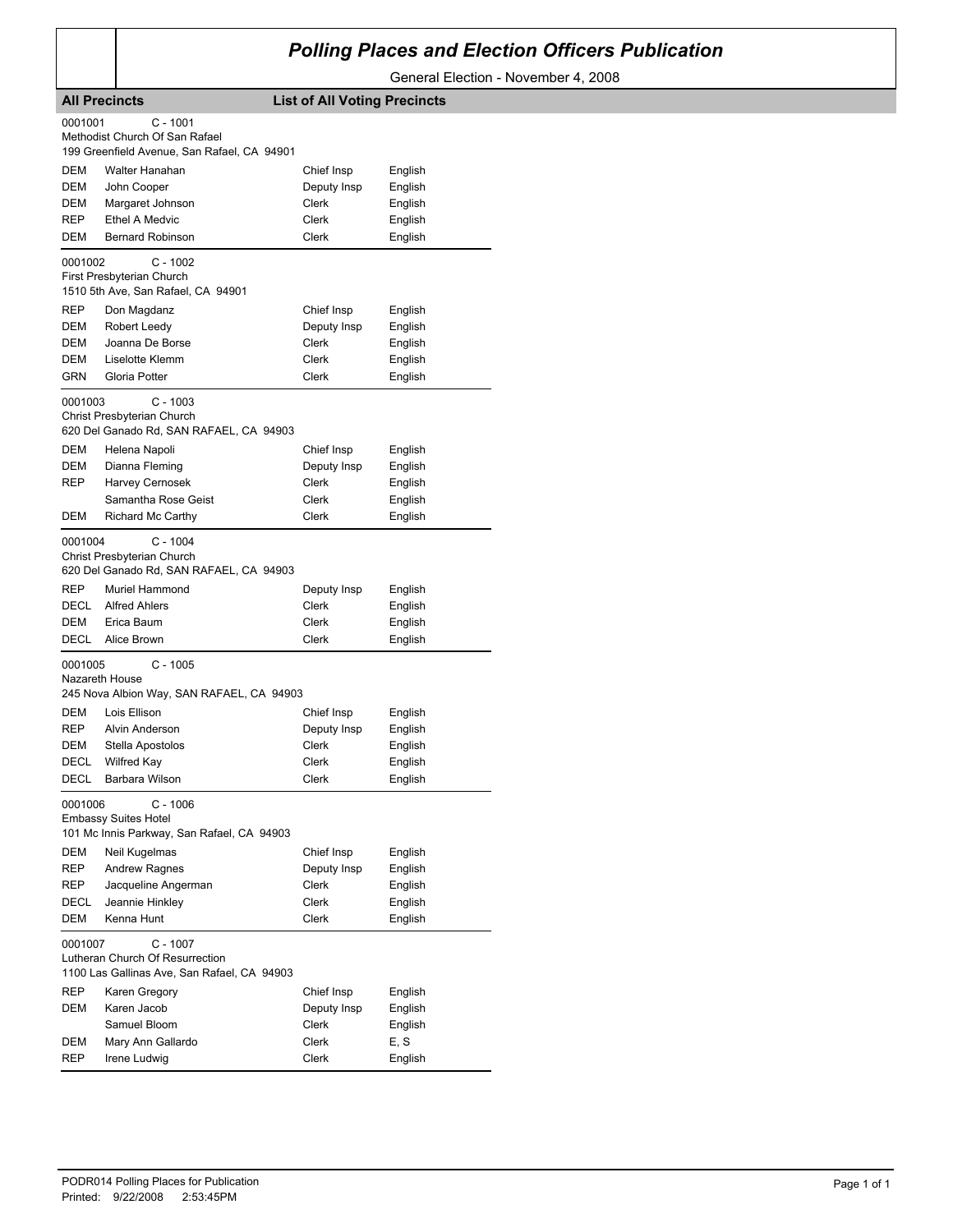|                    | <b>All Precincts</b>                                               | <b>List of All Voting Precincts</b> |                    |
|--------------------|--------------------------------------------------------------------|-------------------------------------|--------------------|
| 0001008            | C - 1008                                                           |                                     |                    |
|                    | Aegis Of San Rafael                                                |                                     |                    |
|                    | 111 Merrydale Rd, San Rafael, CA 94903-4070                        |                                     |                    |
| DEM                | August Rath                                                        | Chief Insp                          | English            |
| REP                | <b>William Ashdown</b>                                             | Deputy Insp                         | English            |
| <b>REP</b>         | Larry Friedman                                                     | <b>Clerk</b>                        | English            |
| DEM                | Claire Golan                                                       | Clerk                               | English            |
| DEM                | Milagro Ramirez                                                    | Clerk                               | E, S               |
|                    | $C - 1009$                                                         |                                     |                    |
| 0001009            | San Rafael Fire Sta #2                                             |                                     |                    |
|                    | 210 3rd St, San Rafael, CA 94901                                   |                                     |                    |
| DECL               | Jeffrey Moss                                                       | Chief Insp                          | E, S               |
| DEM                | Luana Miller                                                       | Deputy Insp                         | English            |
| DEM                | Charselle Hooper                                                   | Clerk                               | English            |
| DEM                | Helen Oren Cole                                                    | Clerk                               | English            |
| DECL               | Doris Stawowy                                                      | Clerk                               | English            |
|                    |                                                                    |                                     |                    |
| 0001010            | $C - 1010$<br>Marin Ballet Board Room                              |                                     |                    |
|                    | 100 Elm St, SAN RAFAEL, CA 94901                                   |                                     |                    |
|                    |                                                                    |                                     |                    |
| DEM<br><b>DECL</b> | Donna Eng<br><b>Kristine Krupp</b>                                 | Chief Insp                          | English            |
| REP                | Anne Brenneis                                                      | Deputy Insp<br>Clerk                | English            |
|                    | Ellen Burns                                                        | Clerk                               | English            |
| DEM                | Janna Mckay Herring                                                | Clerk                               | English<br>English |
|                    |                                                                    |                                     |                    |
| 0001011            | $C - 1011$                                                         |                                     |                    |
|                    | <b>Trinity Community Church</b>                                    |                                     |                    |
|                    | 1675 Grand Ave, SAN RAFAEL, CA 94901                               |                                     |                    |
| REP                | Sheryl Gorton                                                      | Chief Insp                          | English            |
| DEM                | Linda Cosgrove                                                     | Deputy Insp                         | English            |
| DEM                | Ankie Bajema                                                       | Clerk                               | English            |
| REP                | Sharon Hall                                                        | Clerk                               | English            |
|                    | Fran Ryan                                                          | Clerk                               | English            |
| 0001012            | $C - 1012$                                                         |                                     |                    |
|                    | St Luke Presbyterian Church                                        |                                     |                    |
|                    | 10 Bayview Dr, SAN RAFAEL, CA 94901                                |                                     |                    |
| DECL               | <b>Stanley Harrison</b>                                            | Chief Insp                          | English            |
| DECL               | Joan Van Kesteren                                                  | Deputy Insp                         | English            |
| DECL               | Erica Armstrong                                                    | Clerk                               | English            |
| REP                | Heinz Dreier                                                       | Clerk                               | English            |
| <b>DECL</b>        | Sandra Miller                                                      | Clerk                               | English            |
| 0001013            | $C - 1013$                                                         |                                     |                    |
|                    | Glenwood School                                                    |                                     |                    |
|                    | 25 Castlewood Dr, SAN RAFAEL, CA 94901                             |                                     |                    |
| DEM                | <b>Theresa Paris</b>                                               | Chief Insp                          | English            |
| DECL               | Nancy Faber                                                        | Deputy Insp                         | English            |
| AIP                | Ellen Marie Day                                                    | Clerk                               | E, S               |
| DEM                | <b>Tracy Loy</b>                                                   | Clerk                               | English            |
| DEM                | Anna Shannon                                                       | Clerk                               | English            |
| 0001014            | $C - 1014$                                                         |                                     |                    |
| Venetia Oaks       |                                                                    |                                     |                    |
|                    | 263 N San Pedro Rd, San Rafael, CA 94903                           |                                     |                    |
| DEM                | Maria Hobbs                                                        | Deputy Insp                         | English            |
| DEM                | Roberta Erlandsen                                                  | Clerk                               | English            |
| DEM                | Constance Giambra                                                  | Clerk                               | English            |
| DEM                | Patricia Phillips                                                  | Clerk                               | English            |
|                    |                                                                    |                                     |                    |
| 0001015            | $C - 1015$                                                         |                                     |                    |
|                    | Korean Presbyterian Church<br>635 Adrian Way, San Rafael, CA 94903 |                                     |                    |
| DEM                | Dorothy Brown                                                      | Chief Insp                          |                    |
| DECL               | Mary Nordquist                                                     | Deputy Insp                         | English<br>English |
| DEM                | Marilyn Bagshaw                                                    | Clerk                               | English            |
| DEM                | Janet Smith                                                        | Clerk                               | English            |
| DEM                | <b>Richard Valentzas</b>                                           | Clerk                               | English            |
|                    |                                                                    |                                     |                    |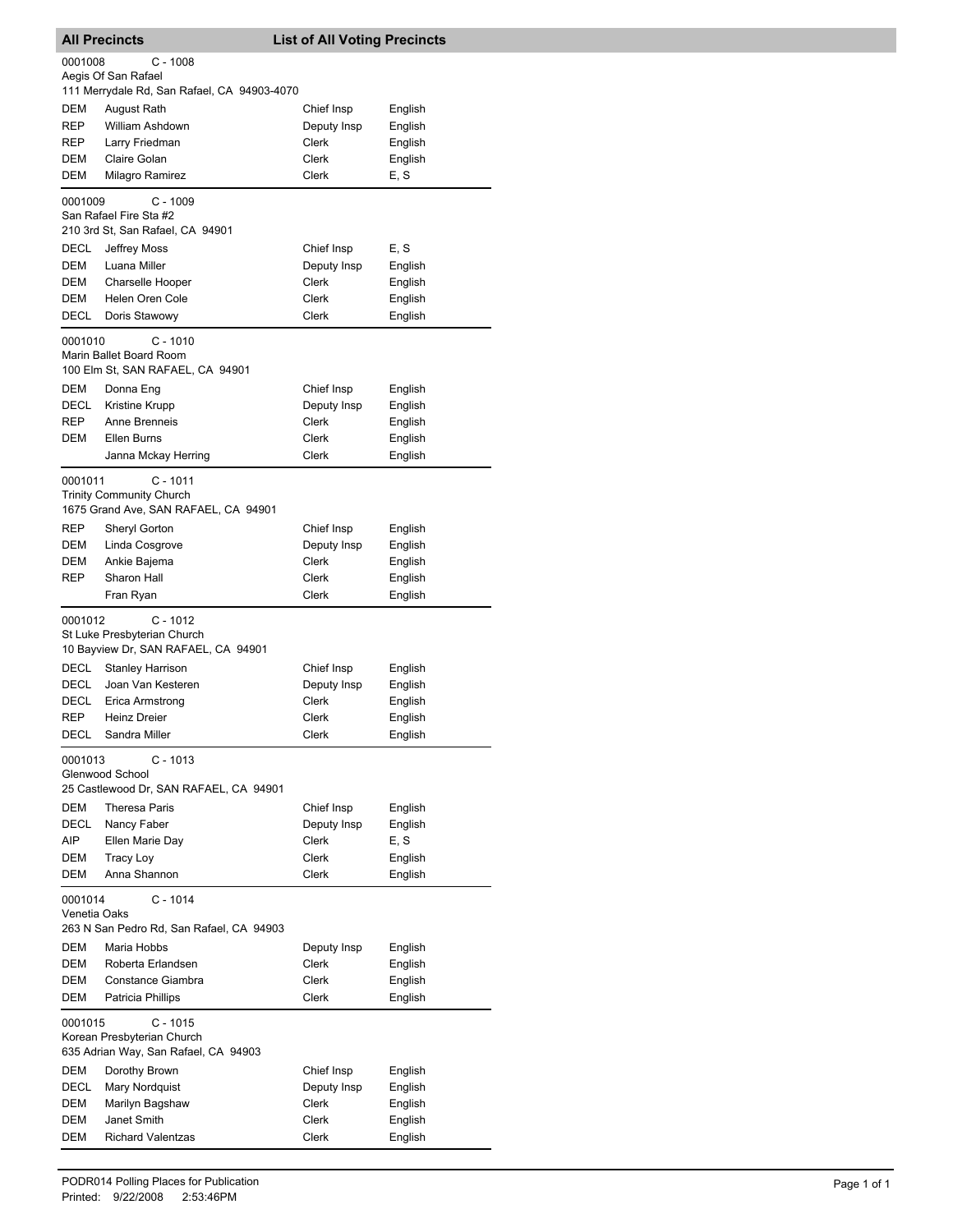| <b>All Precincts</b>    |                                                                                               | <b>List of All Voting Precincts</b> |         |  |
|-------------------------|-----------------------------------------------------------------------------------------------|-------------------------------------|---------|--|
| 0001016                 | $C - 1016$                                                                                    |                                     |         |  |
|                         | Marinwood Community Center                                                                    |                                     |         |  |
|                         | 775 Miller Creek Rd, San Rafael, CA 94903                                                     |                                     |         |  |
| REP                     | Nancy Douglass                                                                                | Chief Insp                          | English |  |
| DEM                     | <b>Richard Kulik</b>                                                                          | Deputy Insp                         | English |  |
| DEM                     | Virginia Burton                                                                               | Clerk                               | English |  |
| DEM                     | Linda Kulik                                                                                   | Clerk                               | English |  |
| DEM                     | Margaret Veneman                                                                              | Clerk                               | English |  |
| 0001017                 | $C - 1017$<br>Marinwood Community Center<br>775 Miller Creek Rd, San Rafael, CA 94903         |                                     |         |  |
| REP                     | Douglas Mc Vae                                                                                | Deputy Insp                         | English |  |
| REP                     | Sheila Berg                                                                                   | Clerk                               | English |  |
|                         | Rabea McCullough                                                                              | Clerk                               | English |  |
| DEM                     | Michele Mizany                                                                                | Clerk                               | English |  |
| 0001018                 | $C - 1018$<br>Marinwood Community Center<br>775 Miller Creek Rd, San Rafael, CA 94903         |                                     |         |  |
| DEM                     | Ann Melanephy                                                                                 | Deputy Insp                         | English |  |
| DEM                     | Jeanne Hart                                                                                   | Clerk                               | English |  |
| DEM                     | Judy Page                                                                                     | Clerk                               | English |  |
| DEM                     | James Stapleton                                                                               | Clerk                               | English |  |
| 0001019                 | $C - 1019$<br><b>Lucas Valley Community Center</b><br>1201 Idylberry Rd, SAN RAFAEL, CA 94903 |                                     |         |  |
| DEM                     | Robert Karfiol                                                                                | Chief Insp                          | English |  |
| REP                     | Ray Hirsch                                                                                    | Deputy Insp                         | English |  |
| DECL                    | Paula Beale                                                                                   | Clerk                               | English |  |
| REP                     | Geraldine Leydecker                                                                           | Clerk                               | English |  |
| DEM                     | Norman Nayfach                                                                                | Clerk                               | English |  |
| 0001020                 | $C - 1020$<br><b>Lucas Valley Community Center</b><br>1201 Idylberry Rd, SAN RAFAEL, CA 94903 |                                     |         |  |
| REP                     | Victor Aguila                                                                                 | Deputy Insp                         | E, S    |  |
|                         | Sara Burton                                                                                   | <b>Clerk</b>                        | English |  |
| <b>REP</b>              | <b>Isabelle Keeney</b>                                                                        | Clerk                               | English |  |
| DEM                     | <b>Shirley Trimble</b>                                                                        | Clerk                               | English |  |
| 0001022                 | $C - 1022$<br>St Luke Presbyterian Church<br>10 Bayview Dr, SAN RAFAEL, CA 94901              |                                     |         |  |
| <b>REP</b>              | Francis Johnston III                                                                          | Deputy Insp                         | English |  |
|                         | Michael Eckart                                                                                | Clerk                               | English |  |
|                         | Fauola Padilla                                                                                | Clerk                               | E, S    |  |
| 0001102<br>Rotary Manor | PCT 1102<br>1821 Fifth Ave, SAN RAFAEL, CA 94901                                              |                                     |         |  |
| DEM                     | Janis Tavenner                                                                                | Chief Insp                          | English |  |
| DEM                     | Margaret Francisco                                                                            | Deputy Insp                         | E, S    |  |
| <b>DEM</b>              | Janet O Sullivan                                                                              | Clerk                               | English |  |
| DEM                     | Timothy O Sullivan                                                                            | Clerk                               | English |  |
| DEM                     | Cecile Tescallo                                                                               | <b>Clerk</b>                        | English |  |
| 0001103<br>Rotary Manor | PCT 1103                                                                                      |                                     |         |  |
|                         | 1821 Fifth Ave, SAN RAFAEL, CA 94901                                                          |                                     |         |  |
| <b>DECL</b>             | Max Probst                                                                                    | Deputy Insp                         | English |  |
| DEM                     | Tae Chong                                                                                     | Clerk                               | English |  |
|                         | <b>Isaac Gutekunst</b>                                                                        | Clerk                               | English |  |
| DECL                    | Johannes Ryssemus                                                                             | Clerk                               | English |  |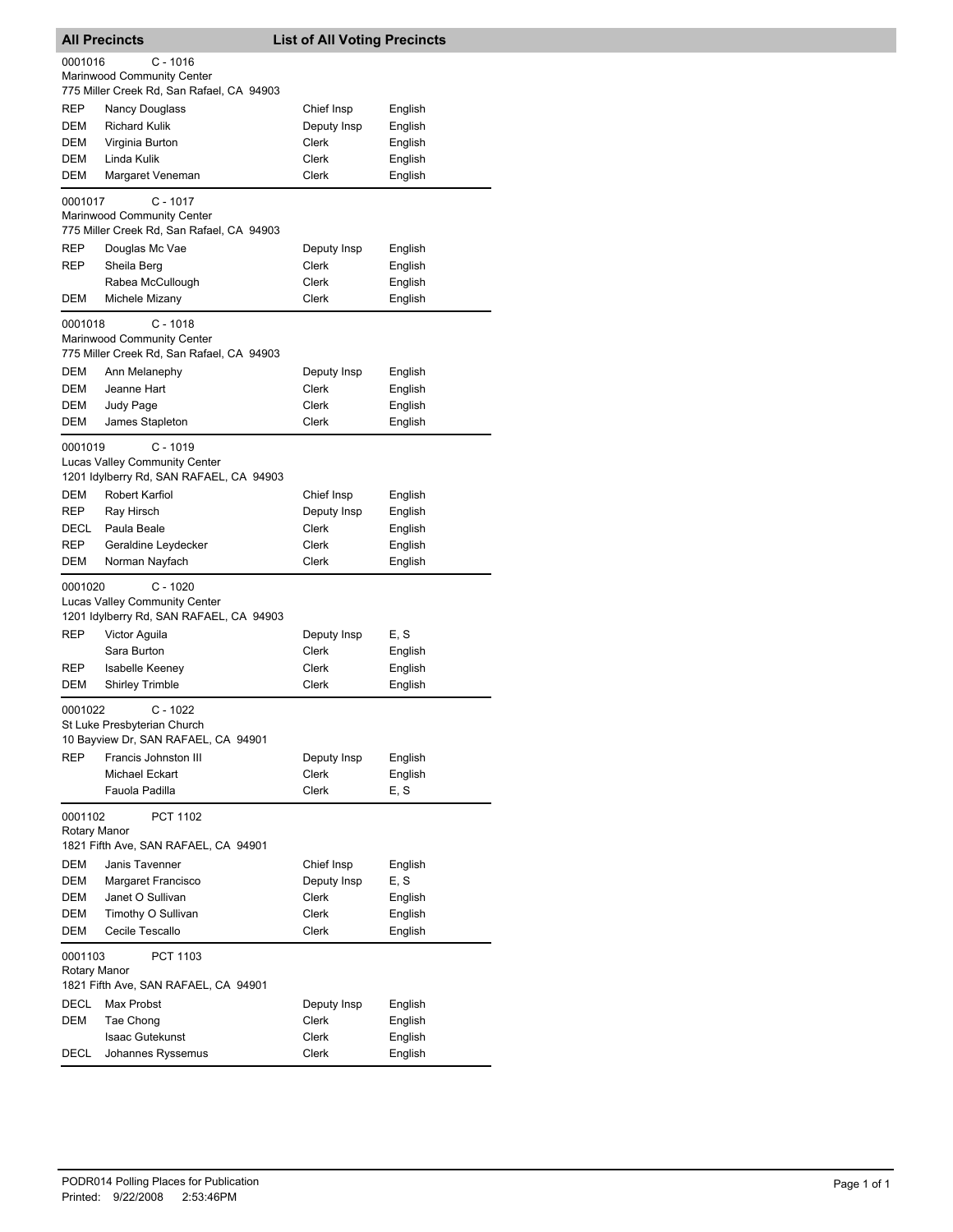|                         | <b>All Precincts</b>                                                                       | <b>List of All Voting Precincts</b> |                    |  |  |
|-------------------------|--------------------------------------------------------------------------------------------|-------------------------------------|--------------------|--|--|
| 0001106                 | <b>PCT 1106</b>                                                                            |                                     |                    |  |  |
|                         | Lincoln Hill Community Church                                                              |                                     |                    |  |  |
|                         | 1411 Lincoln Ave, SAN RAFAEL, CA 94901                                                     |                                     |                    |  |  |
| DECL                    | Fernando Gomez                                                                             | Chief Insp                          | E, S               |  |  |
| DEM<br><b>REP</b>       | Larry Hatfield<br>Deborah Simmons                                                          | Deputy Insp<br>Clerk                | English<br>English |  |  |
| DEM                     | John Weir                                                                                  | Clerk                               | English            |  |  |
|                         |                                                                                            |                                     |                    |  |  |
| 0001107                 | <b>PCT 1107</b><br>Lincoln Hill Community Church                                           |                                     |                    |  |  |
|                         | 1411 Lincoln Ave, SAN RAFAEL, CA 94901                                                     |                                     |                    |  |  |
| DEM                     | Ann Higley                                                                                 | Deputy Insp                         | E, S               |  |  |
| REP                     | Robert Bandettini                                                                          | Clerk                               | English            |  |  |
| GRN                     | Mark Hardin                                                                                | Clerk                               | English            |  |  |
| DEM                     | Manuel Lozano                                                                              | Clerk                               | E, S               |  |  |
| 0001110<br>Villa Marin  | <b>PCT 1110</b>                                                                            |                                     |                    |  |  |
|                         | 100 Thorndale Dr, SAN RAFAEL, CA 94903                                                     |                                     |                    |  |  |
| DEM                     | Helen Bodington                                                                            | Chief Insp                          | English            |  |  |
| DECL                    | Louis Shehi                                                                                | Deputy Insp                         | English            |  |  |
| DEM                     | Mary Beery                                                                                 | Clerk                               | English            |  |  |
| DEM                     | <b>Lucile Griffiths</b>                                                                    | <b>Clerk</b>                        | English            |  |  |
| 0001113                 | <b>PCT 1113</b>                                                                            |                                     |                    |  |  |
|                         | Christ Presbyterian Church<br>620 Del Ganado Rd, SAN RAFAEL, CA 94903                      |                                     |                    |  |  |
| <b>REP</b>              | Roberto Iniguez                                                                            | Deputy Insp                         | English            |  |  |
| DEM                     | <b>Bonnie Bartlett</b>                                                                     | Clerk                               | English            |  |  |
| DEM                     | Bonnie Keenan                                                                              | Clerk                               | English            |  |  |
| DEM                     | Ann Trigueiro                                                                              | Clerk                               | English            |  |  |
| 0001114                 | <b>PCT 1114</b>                                                                            |                                     |                    |  |  |
|                         | Contempo Marin<br>400 Yosemite Rd, San Rafael, CA 94903-2232                               |                                     |                    |  |  |
| REP                     | Roberto Soriano                                                                            | Chief Insp                          | English            |  |  |
| DECL                    | Alan Young                                                                                 | Deputy Insp                         | English            |  |  |
| P&F                     | <b>Alvin Gabler</b>                                                                        | Clerk                               | English            |  |  |
| REP                     | Fred Hoffmann                                                                              | <b>Clerk</b>                        | English            |  |  |
| REP                     | James Lewis                                                                                | Clerk                               | English            |  |  |
| 0001121                 | <b>PCT 1121</b><br>Lutheran Church Of Resurrection                                         |                                     |                    |  |  |
|                         | 1100 Las Gallinas Ave, San Rafael, CA 94903                                                |                                     |                    |  |  |
| DECL                    | <b>Barbara Trites</b>                                                                      | Deputy Insp                         | English            |  |  |
| REP                     | Marie Ebbing                                                                               | Clerk                               | English            |  |  |
| REP                     | Joan Loberg                                                                                | Clerk                               | English            |  |  |
| DEM                     | Joanne Mc Carthy                                                                           | Clerk                               | English            |  |  |
| 0001124<br>Golden Hinde | <b>PCT 1124</b>                                                                            |                                     |                    |  |  |
|                         | 5 Golden Hinde Blv, SAN RAFAEL, CA 94903                                                   |                                     |                    |  |  |
| REP                     | <b>Barbara Perkins</b>                                                                     | Chief Insp                          | English            |  |  |
| <b>DECL</b>             | Dennis Brown                                                                               | Deputy Insp                         | English            |  |  |
| DECL                    | Geraldine Brown                                                                            | Clerk                               | English            |  |  |
| DEM                     | Cindy Essen                                                                                | Clerk                               | English            |  |  |
| DEM                     | Linda Knowles                                                                              | <b>Clerk</b>                        | English            |  |  |
|                         | 0001125<br><b>PCT 1125</b><br>Contempo Marin<br>400 Yosemite Rd, San Rafael, CA 94903-2232 |                                     |                    |  |  |
| DEM                     | Arlyn Serber                                                                               | Deputy Insp                         | English            |  |  |
| DECL                    | Jacqueline Brand                                                                           | Clerk                               | English            |  |  |
| REP                     | Rose Von Buchau                                                                            | Clerk                               | English            |  |  |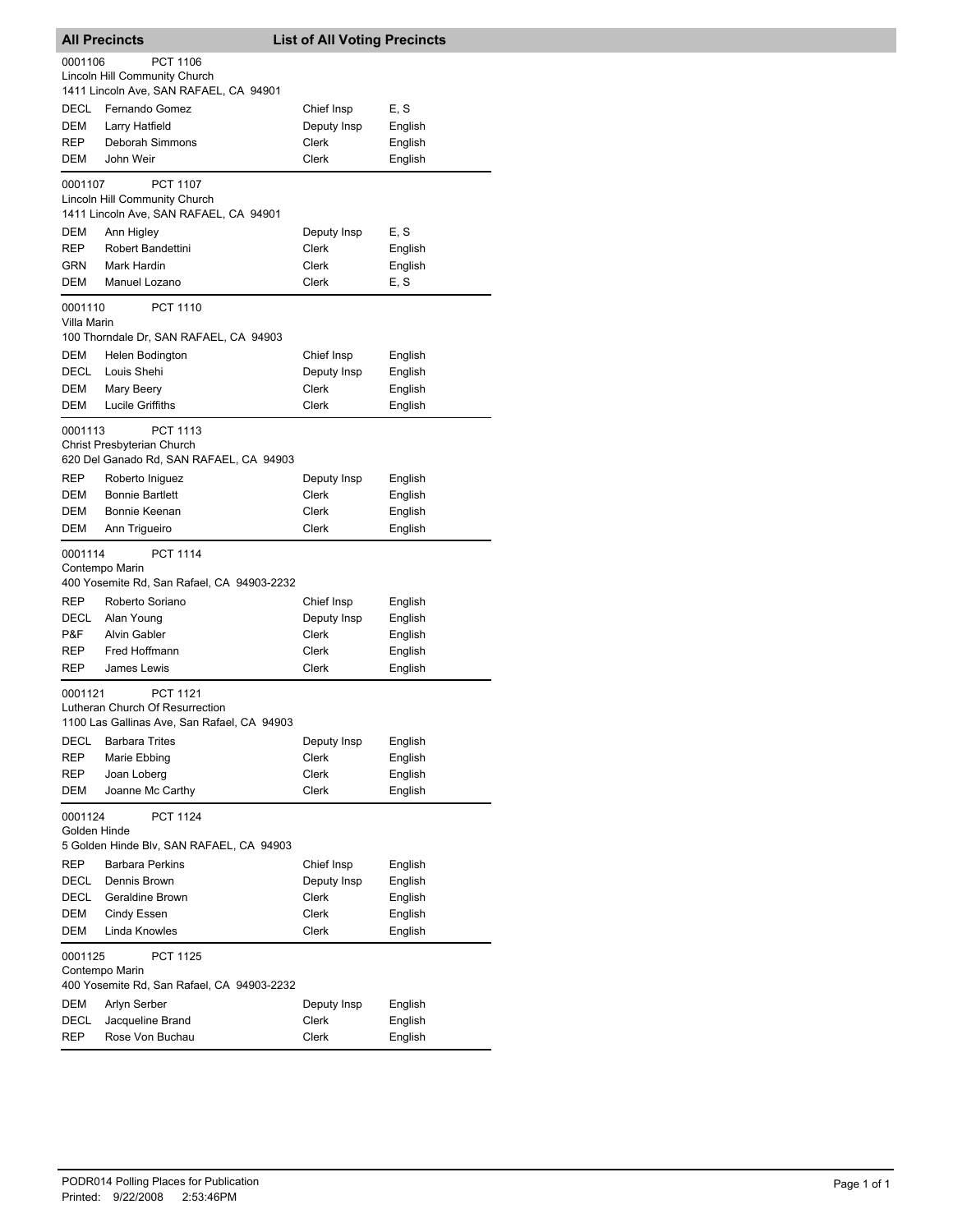|                         | All Precincts                                       | <b>List of All Voting Precincts</b> |         |
|-------------------------|-----------------------------------------------------|-------------------------------------|---------|
| 0001210                 | PCT 1210                                            |                                     |         |
|                         | San Rafael Fire Station #5                          |                                     |         |
|                         | 955 Point San Pedro Rd, San Rafael, CA 94901        |                                     |         |
| REP                     | William Godbey                                      | Chief Insp                          | English |
| DEM                     | Patricia Randolph                                   | Deputy Insp                         | English |
| DEM                     | Hattie Irvin                                        | Clerk                               | English |
| DEM                     | Joyce Tarlton                                       | <b>Clerk</b>                        | English |
| DEM                     | Jeremy Weiss                                        | Clerk                               | English |
| 0001211                 | <b>PCT 1211</b>                                     |                                     |         |
|                         | San Rafael Fire Station # 5                         |                                     |         |
|                         | 955 Point San Pedro Rd, San Rafael, CA 94901        |                                     |         |
| DEM                     | Merilee Colton                                      | Deputy Insp                         | English |
| DEM                     | Daniel Blythe                                       | Clerk                               | English |
| DEM                     | Wilda Jones<br>Elizabeth Swanson                    | Clerk                               | English |
| REP                     |                                                     | Clerk                               | E, S    |
| 0001500                 | <b>PCT 1500</b>                                     |                                     |         |
| Venetia Oaks            | 263 N San Pedro Rd, San Rafael, CA 94903            |                                     |         |
|                         | <b>Shirley Sinclair</b>                             | Chief Insp                          | English |
| DEM                     | Jane Kloh                                           | Deputy Insp                         | English |
| REP                     | <b>Ruth Barstow</b>                                 | Clerk                               | English |
| DEM                     | <b>Audrey Valentzas</b>                             | <b>Clerk</b>                        | English |
|                         |                                                     |                                     |         |
| 0001701<br>Golden Hinde | <b>PCT 1701</b>                                     |                                     |         |
|                         | 5 Golden Hinde Blv, SAN RAFAEL, CA 94903            |                                     |         |
| DEM                     | Barbara Sebring                                     | Deputy Insp                         | English |
| <b>DEM</b>              | Robert Gallimore                                    | <b>Clerk</b>                        | English |
| REP                     | Raymond Perkins                                     | Clerk                               | English |
|                         |                                                     |                                     |         |
| 0002001                 | $C - 2001$<br>Redwoods Presbyterian Church          |                                     |         |
|                         | 110 Magnolia Ave, LARKSPUR, CA 94939                |                                     |         |
| DEM                     | <b>Frank Gold</b>                                   | Chief Insp                          | English |
| DEM                     | Helen Kerner                                        | Deputy Insp                         | English |
| DECL                    | David Edward                                        | Clerk                               | English |
| REP                     | Sandra Maxwell                                      | Clerk                               | English |
| DEM                     | Lynn Vanda                                          | Clerk                               | English |
| 0002002                 | $C - 2002$                                          |                                     |         |
|                         | Methodist Church Of San Rafael                      |                                     |         |
|                         | 199 Greenfield Avenue, San Rafael, CA 94901         |                                     |         |
| DEM                     | Charles Wynn                                        | Deputy Insp                         | English |
| DECL                    | Paula Beard                                         | Clerk                               | English |
| DEM                     | Sharalee Schwarzbart                                | Clerk                               | English |
| 0002003                 | $C - 2003$                                          |                                     |         |
|                         | <b>Wade Thomas School</b>                           |                                     |         |
|                         | Ross At Kensington, San Anselmo, CA 94960-2941      |                                     |         |
| DECL                    | Mary Lee Bronzo                                     | Deputy Insp                         | English |
| REP                     | Suzanna Abbott                                      | Clerk                               | English |
| DECL                    | Kazuko Nii                                          | Clerk                               | English |
| DECL                    | Helmut Wautischer                                   | <b>Clerk</b>                        | English |
| 0002004                 | $C - 2004$                                          |                                     |         |
| Bennett House           |                                                     |                                     |         |
|                         | 53 Taylor Drive (Claus & Taylor), FAIRFAX, CA 94930 |                                     |         |
| DECL                    | Vicki Burns                                         | Deputy Insp                         | English |
| DEM                     | <b>Cristhal Bennett</b>                             | Clerk                               | English |
| DEM                     | Anthony Ruane                                       | Clerk                               | English |
|                         | Peter Shaffer                                       | Clerk                               | English |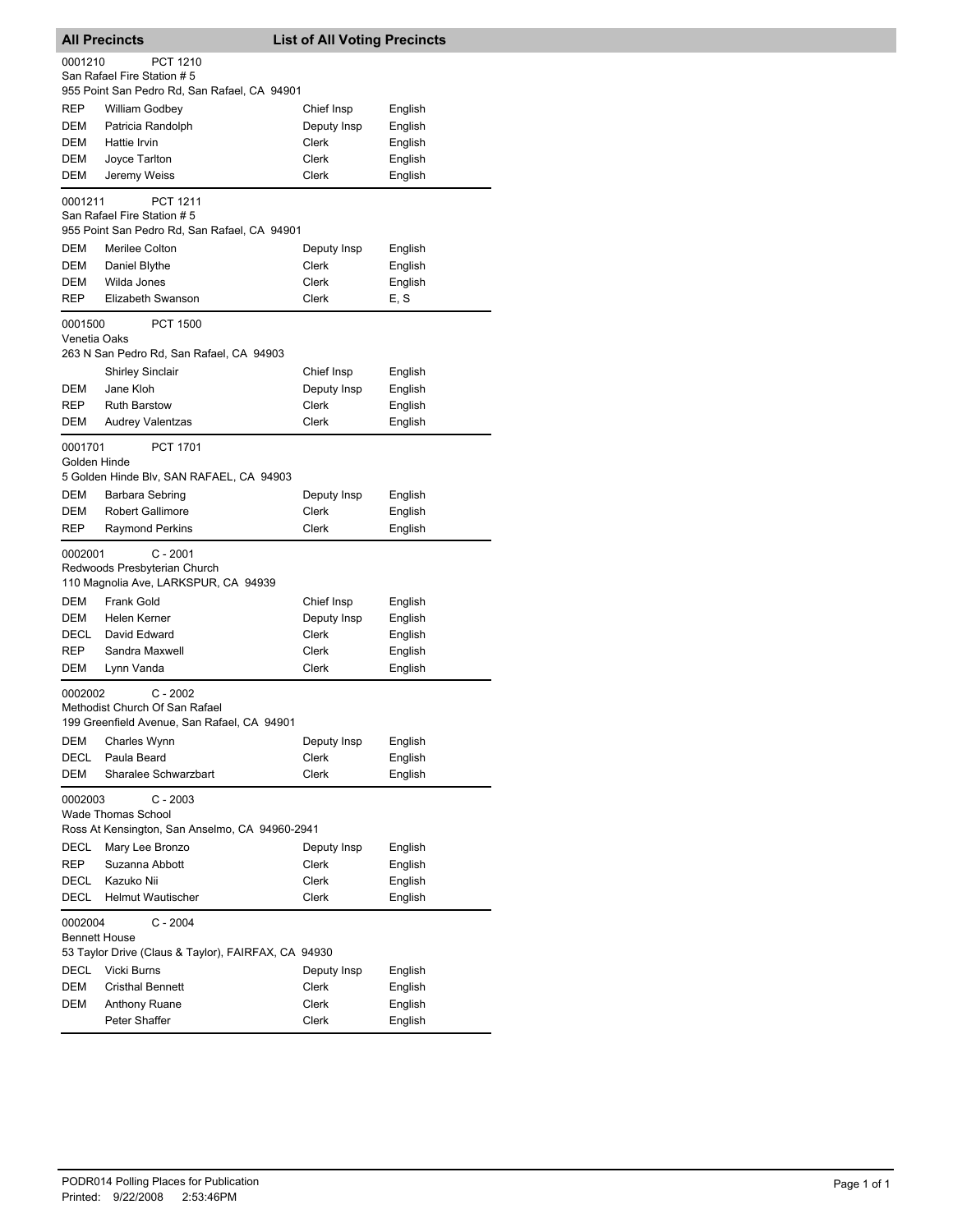| <b>All Precincts</b> |                                                                                     | <b>List of All Voting Precincts</b> |         |
|----------------------|-------------------------------------------------------------------------------------|-------------------------------------|---------|
| 0002005              | $C - 2005$                                                                          |                                     |         |
|                      | Ross Valley Fire Station #20<br>Arroyo & Butterfield Rd, San Anselmo, CA 94960-1262 |                                     |         |
| DEM                  | Donald Drotman                                                                      | Chief Insp                          | English |
| DEM                  | Suzanne Warner                                                                      | Deputy Insp                         | English |
|                      | Natasha Buck                                                                        | Clerk                               | English |
| GRN                  | Barbara Framm                                                                       | Clerk                               | English |
| DEM                  | Ilka Normile                                                                        | Clerk                               | English |
| 0002006              | $C - 2006$                                                                          |                                     |         |
|                      | Ross Valley Fire Station #20<br>Arroyo & Butterfield Rd, San Anselmo, CA 94960-1262 |                                     |         |
| DEM                  | Diane Cokely                                                                        | Deputy Insp                         | English |
| GRN                  | Julia Fischer                                                                       | Clerk                               | English |
| DEM                  | Wilma Smith                                                                         | Clerk                               | English |
| DECL                 | <b>Burton Winn</b>                                                                  | Clerk                               | English |
| 0002007              | $C - 2007$                                                                          |                                     |         |
|                      | St John's Episcopal Church<br>14 Lagunitas Rd, Ross, CA 94957                       |                                     |         |
| <b>REP</b>           | Sally Reed                                                                          | Chief Insp                          | English |
| DEM                  | Claudette Josephson                                                                 | Deputy Insp                         | English |
| DEM                  | Ann Brenner                                                                         | <b>Clerk</b>                        | English |
| DEM                  | Marsha Hallet                                                                       | Clerk                               | E, S    |
| DEM                  | Donald Smith                                                                        | Clerk                               | English |
| 0002008              | $C - 2008$                                                                          |                                     |         |
|                      | Anthony Bacich School<br>25 Mc Allister Ave, KENTFIELD, CA 94904                    |                                     |         |
| DEM                  | James Shaw                                                                          | Chief Insp                          | English |
| DECL                 | Alan Maurice Farnham                                                                | Deputy Insp                         | English |
| DEM                  | Ana Amour                                                                           | Clerk                               | E, S    |
| DECL                 | Mary Chapman                                                                        | Clerk                               | English |
| REP                  | Michael Duffy                                                                       | Clerk                               | English |
| 0002009              | $C - 2009$                                                                          |                                     |         |
|                      | Kent Middle School<br>800 College Avenue, Kentfield, CA 94904                       |                                     |         |
| P&F                  | <b>Robert Richard</b>                                                               | Chief Insp                          | English |
| DECL                 | Priscilla Edwards-King                                                              | Deputy Insp                         | English |
| REP                  | Margot Havel                                                                        | Clerk                               | English |
| REP                  | Alice Thomas                                                                        | Clerk                               | English |
| DEM                  | Jessica Tucker                                                                      | Clerk                               | English |
| 0002010              | $C - 2010$<br>Masonic Lodge                                                         |                                     |         |
|                      | 1122 Magnolia Ave, LARKSPUR, CA 94939                                               |                                     |         |
| REP                  | Joanne Keenan                                                                       | Deputy Insp                         | English |
| REP                  | Heather Keenan                                                                      | Clerk                               | English |
|                      | <b>Brad Rea</b>                                                                     | Clerk                               | English |
| DEM                  | <b>Janet Williams</b>                                                               | Clerk                               | English |
| 0002011              | $C - 2011$                                                                          |                                     |         |
|                      | Sleepy Hollow Homes Association<br>1317 Butterfield Rd, San Anselmo, CA 94960-1055  |                                     |         |
| REP                  | Margaret Wilson                                                                     | Chief Insp                          | English |
| DEM                  | Sheila Mutter                                                                       | Deputy Insp                         | English |
| DEM                  | Margaret Framm                                                                      | Clerk                               | English |
| REP                  | Angela Gaona                                                                        | Clerk                               | English |
| REP                  | Shelley Winn                                                                        | Clerk                               | English |
| 0002014              | $C - 2014$                                                                          |                                     |         |
|                      | St Sebastian's Church<br>373 Bon Air Rd, KENTFIELD, CA 94904                        |                                     |         |
| DECL                 | Joyce Wells                                                                         | Chief Insp                          | English |
| DEM                  | Jean Musgrave                                                                       | Deputy Insp                         | English |
| REP                  | <b>Ruth Baney</b>                                                                   | <b>Clerk</b>                        | English |
| DEM                  | Sheila Hershon                                                                      | <b>Clerk</b>                        | English |
| DEM                  | Monika Nimeh                                                                        | Clerk                               | English |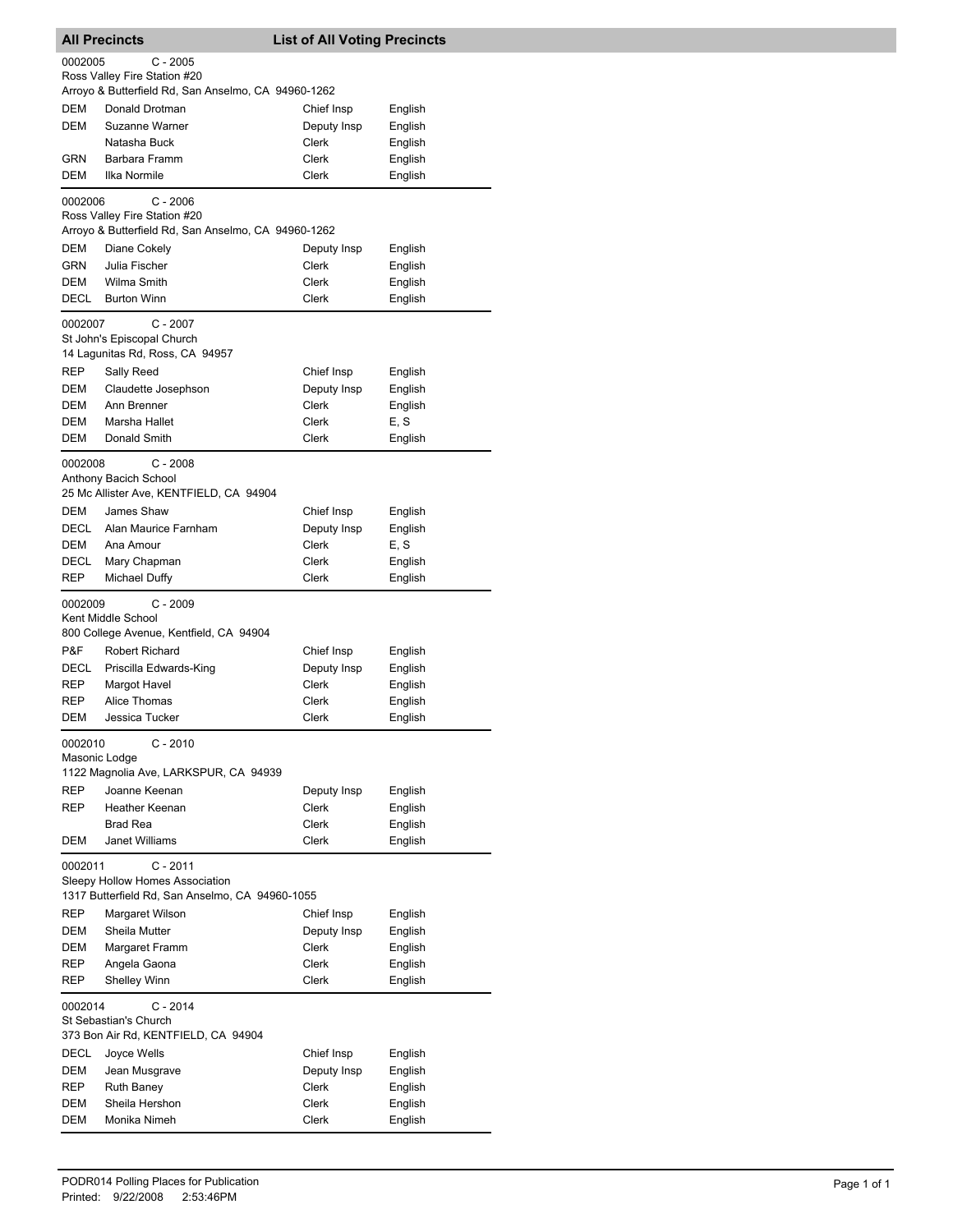| <b>All Precincts</b>     |                                                              | <b>List of All Voting Precincts</b> |                 |
|--------------------------|--------------------------------------------------------------|-------------------------------------|-----------------|
| 0002016                  | $C - 2016$                                                   |                                     |                 |
|                          | <b>Carpenters Union Hall</b>                                 |                                     |                 |
|                          | 647 Lindaro St, San Rafael, CA 94901-3960                    |                                     |                 |
| DEM                      | <b>Charles Herbert</b>                                       | Chief Insp                          | English         |
| DEM                      | Mary Winkler                                                 | Deputy Insp                         | English         |
| AIP                      | Joi Othelene Garlington                                      | Clerk                               | English         |
| DEM                      | Fillegenie Levasseur                                         | Clerk                               | English         |
| REP                      | <b>Candace Rufer</b>                                         | Clerk                               | English         |
| 0002017                  | $C - 2017$<br><b>Carpenters Union Hall</b>                   |                                     |                 |
|                          | 647 Lindaro St, San Rafael, CA 94901-3960                    |                                     |                 |
| DECL                     | Robert Bostonian                                             | Deputy Insp                         | English         |
| <b>DECL</b>              | Robin Linde                                                  | Clerk                               | English         |
| DEM                      | Jane Middleton                                               | Clerk                               | English         |
|                          | Dana Stretchberry                                            | Clerk                               | English         |
| 0002101<br>The Tamalpais | PCT 2101                                                     |                                     |                 |
|                          | 501 Via Casitas, GREENBRAE, CA 94904                         |                                     |                 |
| REP                      | Norman Schoenstein                                           | Chief Insp                          | English         |
| REP                      | Geoffrey Jones                                               | Deputy Insp                         | English         |
| REP                      | Marcia Nay                                                   | Clerk                               | English         |
| REP                      | Myrna Encinas Pepper                                         | Clerk                               | English         |
| DEM                      | Joy Peterson                                                 | Clerk                               | English         |
| 0002102                  | PCT 2102                                                     |                                     |                 |
|                          | St Sebastian's Church<br>373 Bon Air Rd, KENTFIELD, CA 94904 |                                     |                 |
| DEM                      | Michelle Mayfield-Baske                                      | Deputy Insp                         | English         |
| DEM                      | Joseph Cohen                                                 | Clerk                               | English         |
| DEM                      | Renee Ruttiman                                               | Clerk                               | English         |
| DEM                      | Joseph Sheean                                                | Clerk                               | English         |
| 0002103                  | PCT 2103                                                     |                                     |                 |
| Cape Marin               | Laderman Lane, Greenbrae, CA 94904-2482                      |                                     |                 |
| <b>DEM</b>               | Jane Frorath                                                 |                                     |                 |
| DEM                      | Debora Busse                                                 | Chief Insp<br>Deputy Insp           | English<br>E, S |
| DEM                      | <b>Theodora Graff</b>                                        | Clerk                               | English         |
| DEM                      | Helle Thoman                                                 | Clerk                               |                 |
|                          |                                                              |                                     | English         |
| 0002104<br>Cape Marin    | <b>PCT 2104</b>                                              |                                     |                 |
|                          | Laderman Lane, Greenbrae, CA 94904-2482                      |                                     |                 |
| <b>REP</b>               | Mary Arthur                                                  | Deputy Insp                         | English         |
|                          | Chelsea Arnold                                               | Clerk                               | English         |
| DEM                      | Yolanda Sullivan                                             | Clerk                               | English         |
| DECL                     | Virginia Welsh                                               | Clerk                               | English         |
| 0002107                  | PCT 2107                                                     |                                     |                 |
|                          | <b>Larkspur Recreation Department</b>                        |                                     |                 |
|                          | 240 Doherty Drive, Larkspur, CA 94939                        |                                     |                 |
| DEM                      | Edward Wynne Jr                                              | Chief Insp                          | English         |
| <b>DEM</b>               | <b>Michael Roller</b>                                        | Deputy Insp                         | English         |
| REP                      | <b>Bruce Dapprich</b>                                        | Clerk                               | English         |
| DECL                     | <b>Howard Long</b>                                           | Clerk                               | English         |
| REP                      | Jay Wark                                                     | Clerk                               | English         |
| 0002108                  | PCT 2108<br>St Patrick's Church                              |                                     |                 |
|                          | Magnolia & King Streets, Larkspur, CA 94939-1943             |                                     |                 |
| DEM                      | Lorraine Ferrua                                              | Chief Insp                          | English         |
| <b>DEM</b>               | Newton Harband                                               | Deputy Insp                         | English         |
| DEM                      | Roger Reynolds                                               | Clerk                               | English         |
| DEM                      | Robert Wirt                                                  | Clerk                               | English         |
| REP                      | Alan Wolfes                                                  | Clerk                               | English         |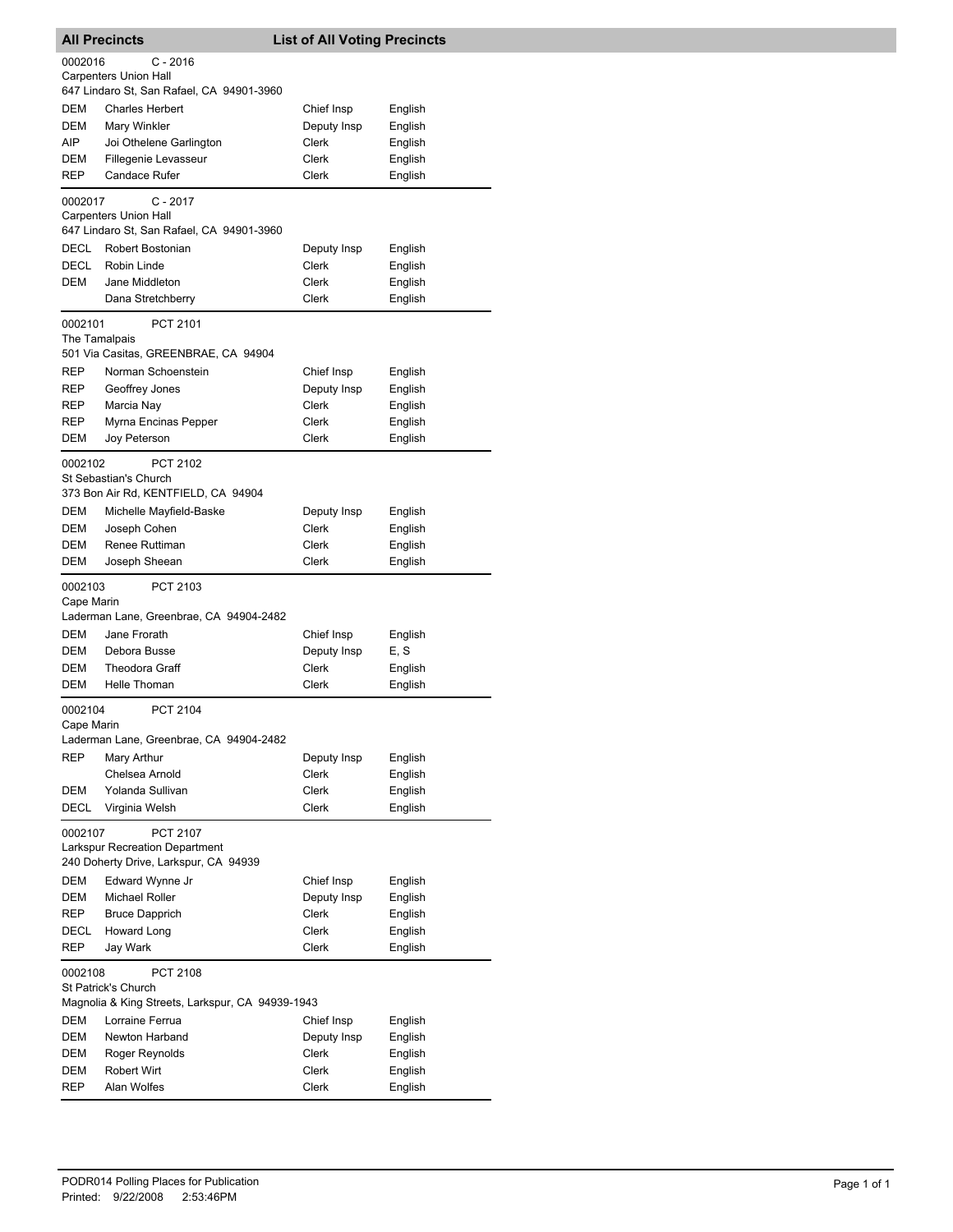|               | <b>All Precincts</b>                             | <b>List of All Voting Precincts</b> |         |
|---------------|--------------------------------------------------|-------------------------------------|---------|
| 0002109       | PCT 2109                                         |                                     |         |
|               | <b>St Patrick's Church</b>                       |                                     |         |
|               | Magnolia & King Streets, Larkspur, CA 94939-1943 |                                     |         |
| DECL          | Lauren Arrow                                     | Deputy Insp                         | English |
| P&F           | Andrea Hellebuyck                                | Clerk                               | E, S    |
| DEM           | <b>Brittany Strader</b>                          | <b>Clerk</b>                        | English |
| 0002112       | <b>PCT 2112</b>                                  |                                     |         |
| Masonic Lodge |                                                  |                                     |         |
|               | 1122 Magnolia Ave, LARKSPUR, CA 94939            |                                     |         |
| DEM           | Anne Miller                                      | Deputy Insp                         | English |
| REP           | <b>Fay Potter</b>                                | Clerk                               | English |
| DEM           | Marcelle Scholl                                  | Clerk                               | English |
| DEM           | Setsuko Segar                                    | Clerk                               | English |
| 0002201       | <b>PCT 2201</b>                                  |                                     |         |
|               | Wade Thomas School                               |                                     |         |
|               | Ross At Kensington, San Anselmo, CA 94960-2941   |                                     |         |
| DEM           | <b>Stanley Pechalonis</b>                        | Chief Insp                          | English |
| DEM           | John Boudett                                     | Deputy Insp                         | English |
| REP           | Cheryl Egan                                      | Clerk                               | English |
| REP           | Kathleen Sanders                                 | Clerk                               | English |
| 0002205       | <b>PCT 2205</b>                                  |                                     |         |
|               | American Legion Hall                             |                                     |         |
|               | 120 Veterans Place, SAN ANSELMO, CA 94960        |                                     |         |
| DEM           | Janet Zeller                                     | Chief Insp                          | English |
| DEM           | Jean Snyder                                      | Deputy Insp                         | English |
| DEM           | William Coleman                                  | Clerk                               | English |
| DEM           | Joan Lussier                                     | Clerk                               | English |
| DEM           | Arnold Scher                                     | Clerk                               | English |
| 0002206       | <b>PCT 2206</b>                                  |                                     |         |
|               | American Legion Hall                             |                                     |         |
|               | 120 Veterans Place, SAN ANSELMO, CA 94960        |                                     |         |
| GRN           | Ora Hatheway                                     | Deputy Insp                         | English |
| DEM           | Vivian Berliner                                  | Clerk                               | English |
| REP           | Hilda Mills                                      | Clerk                               | English |
| DEM           | Marcella Murray                                  | Clerk                               | English |
| 0002207       | <b>PCT 2207</b>                                  |                                     |         |
|               | American Legion Hall                             |                                     |         |
|               | 120 Veterans Place, SAN ANSELMO, CA 94960        |                                     |         |
| <b>REP</b>    | Michael Snyder                                   | Deputy Insp                         | English |
| DEM           | Enid Albedi                                      | Clerk                               | English |
| DEM           | <b>Philip Carroll</b>                            | Clerk                               | E, S    |
|               | Annaliese Ehlen                                  | Clerk                               | English |
| 0002301       | PCT 2301                                         |                                     |         |
|               | Fairfax Women's Club                             |                                     |         |
|               | 46 Park Rd, FAIRFAX, CA 94930                    |                                     |         |
| REF           | Patricia Lesavoy                                 | Chief Insp                          | English |
| GRN           | Cindi Darling                                    | Deputy Insp                         | English |
| DEM           | Dale Mc Carty                                    | <b>Clerk</b>                        | English |
| DEM           | Rose Wager                                       | Clerk                               | English |
| 0002302       | PCT 2302                                         |                                     |         |
|               | Fairfax Women's Club                             |                                     |         |
|               | 46 Park Rd, FAIRFAX, CA 94930                    |                                     |         |
| DEM           | Rebecca Gillespie                                | Deputy Insp                         | English |
| <b>GRN</b>    | Mariana Abballo                                  | Clerk                               | English |
| DEM           | Robert Davidson                                  | <b>Clerk</b>                        | English |
|               | <b>Isabelle Carmen Floyd</b>                     | Clerk                               | English |
| 0002303       | PCT 2303                                         |                                     |         |
|               | Fairfax Women's Club                             |                                     |         |
|               | 46 Park Rd, FAIRFAX, CA 94930                    |                                     |         |
| DEM           | Caine Starelli                                   | Deputy Insp                         | English |
| DEM           | <b>Robert Boutacoff</b>                          | Clerk                               | English |
| DEM           | Diane Mitchell                                   | Clerk                               | English |
| DEM           | Joan Owen                                        | Clerk                               | English |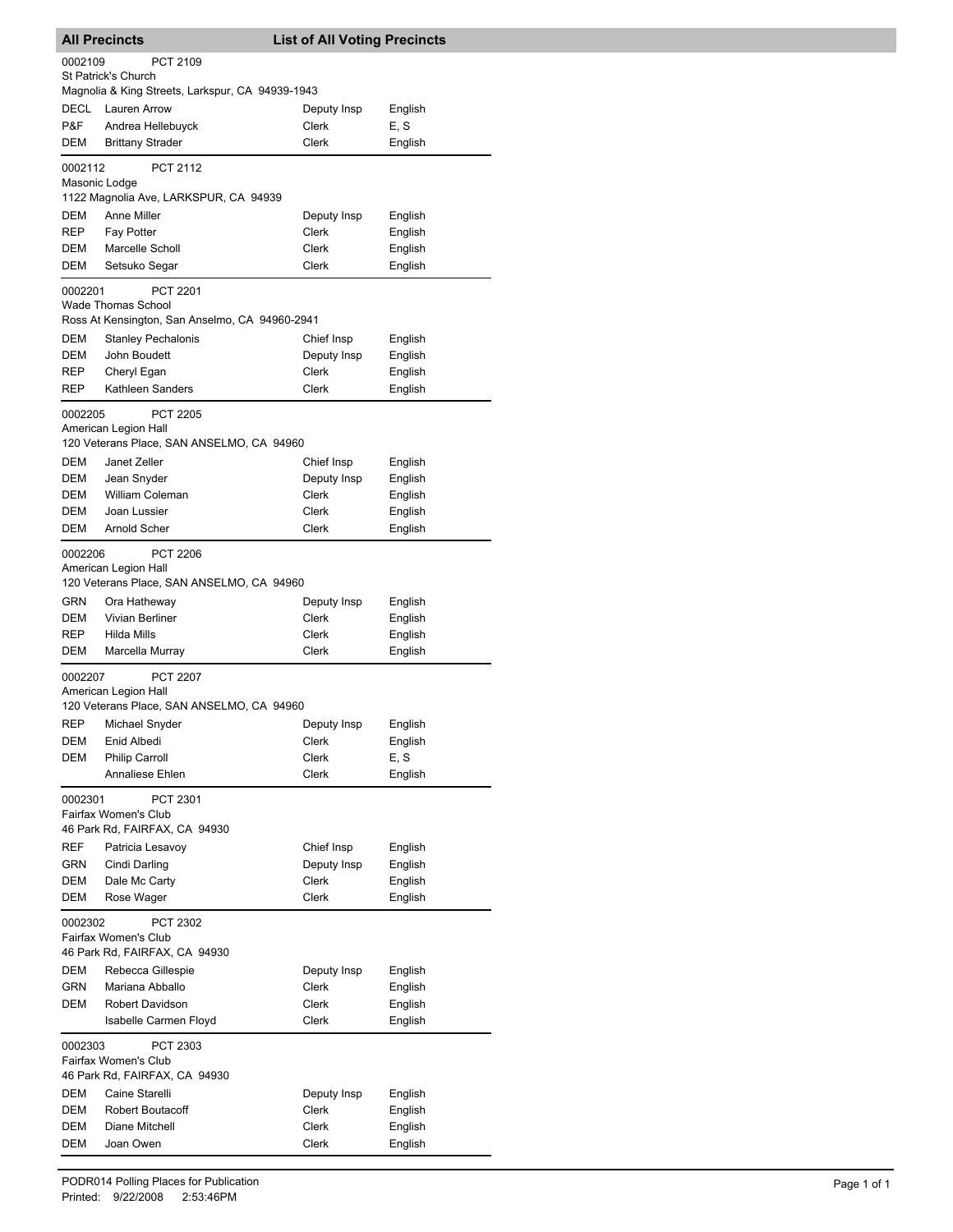| <b>All Precincts</b>    |                                                                                           | <b>List of All Voting Precincts</b> |         |
|-------------------------|-------------------------------------------------------------------------------------------|-------------------------------------|---------|
| 0002304                 | <b>PCT 2304</b><br>Fairfax Regional Library                                               |                                     |         |
|                         | 2097 Sir Francis Drake Blvd, Fairfax, CA 94930-1115                                       |                                     |         |
| <b>DEM</b>              | Joyce Cole                                                                                | Chief Insp                          | English |
| GRN                     | Rue Burlingham                                                                            | Deputy Insp                         | English |
| <b>REP</b>              | Lester Foote                                                                              | Clerk                               | English |
| AIP                     | Floria Oliveira                                                                           | Clerk                               | English |
| DEM                     | Joan Wada                                                                                 | Clerk                               | English |
| 0002305                 | PCT 2305<br><b>Bennett House</b>                                                          |                                     |         |
|                         | 53 Taylor Drive (Claus & Taylor), FAIRFAX, CA 94930                                       |                                     |         |
| DEM                     | Denyce Vogler-Codoni                                                                      | Chief Insp                          | English |
| REP                     | Eleanor Prugh                                                                             | Deputy Insp                         | English |
| DEM                     | Anand Hadani                                                                              | Clerk                               | English |
| DEM                     | <b>Dalton Steele</b>                                                                      | Clerk                               | English |
| 0002306<br>Manor School | PCT 2306<br>150 Oak Manor Dr, FAIRFAX, CA 94930                                           |                                     |         |
| GRN                     | lan Roth                                                                                  | Chief Insp                          | English |
| DEM                     | Barbara Coler                                                                             | Deputy Insp                         | English |
| DEM                     | <b>Charles Crank</b>                                                                      | Clerk                               | English |
| DEM                     | Adell Freeman                                                                             | Clerk                               | English |
| DECL                    | <b>Carlos Morales</b>                                                                     | Clerk                               | E, S    |
|                         |                                                                                           |                                     |         |
| 0002402                 | <b>PCT 2402</b><br>St John's Episcopal Church                                             |                                     |         |
|                         | 14 Lagunitas Rd, Ross, CA 94957                                                           |                                     |         |
|                         |                                                                                           |                                     |         |
| <b>REP</b>              | Marty Bautista                                                                            | Deputy Insp                         | English |
| DEM                     | Susan Alan                                                                                | Clerk                               | English |
| DEM                     | Liat Blum                                                                                 | Clerk                               | English |
| P&F                     | <b>Mindy Pines</b>                                                                        | Clerk                               | E, S    |
| 0002504                 | <b>PCT 2504</b>                                                                           |                                     |         |
|                         | Masonic Lodge<br>1122 Magnolia Ave, LARKSPUR, CA 94939                                    |                                     |         |
| <b>REP</b>              | Frank Keenan                                                                              | Chief Insp                          | English |
| DEM                     | <b>Judith Esler</b>                                                                       | Deputy Insp                         | English |
| AIP                     | Ann Frese                                                                                 | <b>Clerk</b>                        | English |
| DEM                     | Linda Press                                                                               | Clerk                               | English |
| 0002601                 | PCT 2601<br>Sleepy Hollow Presbyterian Church<br>100 Tarry Rd, San Anselmo, CA 94960-1066 |                                     |         |
| <b>REP</b>              | Constance Berto                                                                           | Chief Insp                          | E, S    |
| REP                     | Patricia Ehrhart                                                                          | Deputy Insp                         | English |
| DECL                    | Joan Jacks                                                                                | Clerk                               | English |
| <b>REP</b>              | Audrey La Belle                                                                           | <b>Clerk</b>                        | English |
| 0002701<br>Manor School | PCT 2701                                                                                  |                                     |         |
|                         | 150 Oak Manor Dr, FAIRFAX, CA 94930                                                       |                                     |         |
| <b>REP</b>              | Marcia Dunn                                                                               | Deputy Insp                         | English |
| DEM                     | Norma Baker                                                                               | Clerk                               | English |
| <b>REP</b>              | Maria Jones                                                                               | Clerk                               | English |
|                         | Jaylana Zemansky                                                                          | Clerk                               | English |
| 0002902                 | <b>PCT 2902</b>                                                                           |                                     |         |
|                         | San Rafael Community Center                                                               |                                     |         |
|                         | 618 B St, SAN RAFAEL, CA 94901                                                            |                                     |         |
| DEM                     | <b>Sterling Rainey</b>                                                                    | Chief Insp                          | English |
| DEM                     | Laura Collins                                                                             | Deputy Insp                         | English |
| REP                     | Donald Stenson                                                                            | Clerk                               | English |
| GRN                     | Roger Stoll                                                                               | Clerk                               | E, S    |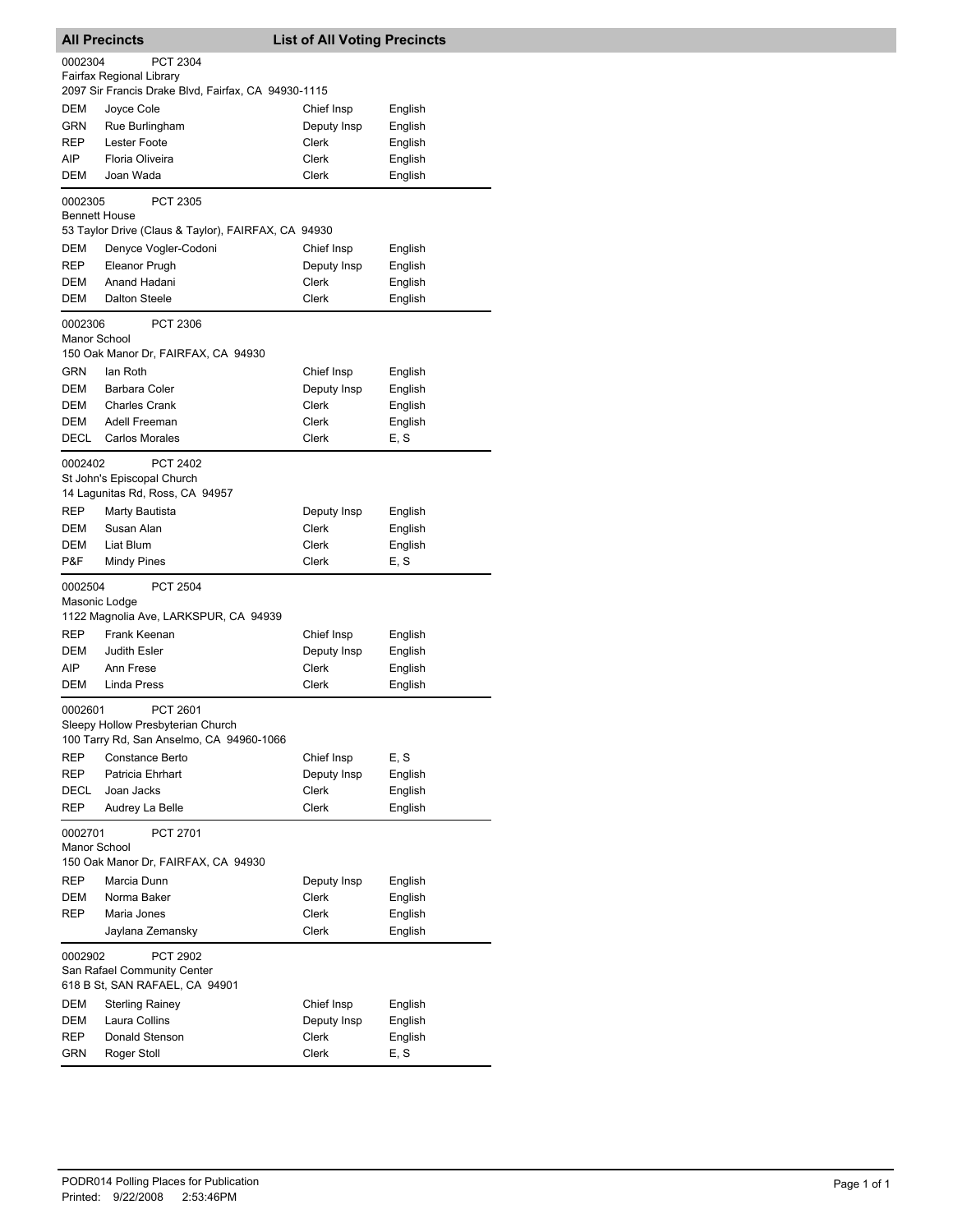| <b>All Precincts</b> |                                                                                           | <b>List of All Voting Precincts</b> |                    |
|----------------------|-------------------------------------------------------------------------------------------|-------------------------------------|--------------------|
| 0002907              | PCT 2907                                                                                  |                                     |                    |
|                      | First Presbyterian Church<br>1510 5th Ave, San Rafael, CA 94901                           |                                     |                    |
| <b>DEM</b>           | <b>Barnett Bando</b>                                                                      | Deputy Insp                         | English            |
| DEM                  | Cathleen Neuschatz                                                                        | Clerk                               | English            |
| REP                  | Bernadette Payne                                                                          | <b>Clerk</b>                        | English            |
| REP                  | <b>Bruce Payne</b>                                                                        | Clerk                               | English            |
| 0002908              | <b>PCT 2908</b>                                                                           |                                     |                    |
|                      | San Rafael Community Center<br>618 B St, SAN RAFAEL, CA 94901                             |                                     |                    |
| <b>DECL</b>          | David Mayer                                                                               | Deputy Insp                         | English            |
|                      | Asta Haman-Dioko                                                                          | Clerk                               | English            |
| LIB                  | Gladys Pereira                                                                            | Clerk                               | English            |
| DECL                 | Lester Pouncy                                                                             | Clerk                               | English            |
| 0003001              | $C - 3001$                                                                                |                                     |                    |
|                      | Sausalito Women's Club                                                                    |                                     |                    |
|                      | 120 Central Ave, Sausalito, CA 94965                                                      |                                     |                    |
| DEM                  | Louise Dzimian                                                                            | Chief Insp                          | English            |
| DEM                  | Aaron Falkenbach                                                                          | Deputy Insp                         | English            |
| DECL                 | Melanie Chancellor                                                                        | Clerk                               | English            |
| DECL<br>DEM          | <b>Neal Daniel Conatser</b><br>Mary Jane Westphal                                         | Clerk<br>Clerk                      | English<br>English |
|                      |                                                                                           |                                     |                    |
| 0003002              | $C - 3002$                                                                                |                                     |                    |
|                      | Star Of Sea Catholic Church<br>180 Harrison Ave, SAUSALITO, CA 94965                      |                                     |                    |
| REP                  | Marie Farley                                                                              | Chief Insp                          | English            |
| REP                  | Jean Comerford                                                                            | Deputy Insp                         | English            |
| AIP                  | Mary Christman-Phelps                                                                     | Clerk                               | English            |
| REP                  | Julia Greene                                                                              | Clerk                               | English            |
| DEM                  | Elizabeth O Connor                                                                        | Clerk                               | English            |
| 0003003              | $C - 3003$<br>Mill Valley Community Ctr<br>180 Camino Alto, Mill Valley, CA 94941-4603    |                                     |                    |
| DEM                  | <b>Frank Luederitz</b>                                                                    | Chief Insp                          | English            |
| REP                  | Renee Ward                                                                                | Deputy Insp                         | English            |
| DECL                 | Hans Adler                                                                                | Clerk                               | English            |
| DEM                  | Marsha Luederitz                                                                          | Clerk                               | English            |
| REP                  | Susan Murphy                                                                              | Clerk                               | English            |
| 0003004              | $C - 3004$<br>Sewerage Agency Of So Marin<br>450 Sycamore Ave, Mill Valley, CA 94941-2232 |                                     |                    |
| DEM                  | John Eagan                                                                                | Chief Insp                          | English            |
| DEM                  | Amy Andrews                                                                               | Deputy Insp                         | English            |
| REP                  | <b>Byron Fox</b>                                                                          | Clerk                               | English            |
| REP                  | Michael Maguire                                                                           | Clerk                               | English            |
| REP                  | Paul Meade                                                                                | Clerk                               | English            |
| 0003005              | $C - 3005$<br>Episcopal Church Of Our Savior<br>10 Old Mill St, MILL VALLEY, CA 94941     |                                     |                    |
| DEM                  | <b>Frances Wolff</b>                                                                      | Chief Insp                          | English            |
| DECL                 | Leslie Roberts                                                                            | Deputy Insp                         | English            |
| DEM                  | <b>Stewart Clark</b>                                                                      | Clerk                               | English            |
| DEM                  | <b>Beverly Dobson</b>                                                                     | Clerk                               | English            |
| DEM                  | Marianne Pelet                                                                            | Clerk                               | English            |
| 0003006              | $C - 3006$<br>Our Lady Of Mt Carmel Church<br>3 Oakdale Ave, MILL VALLEY, CA 94941        |                                     |                    |
| DECL                 | Gordon Smith                                                                              | Deputy Insp                         | English            |
| GRN                  | Lisbeth Koelker                                                                           | Clerk                               | English            |
| GRN                  | John Walker                                                                               | Clerk                               | English            |
| DECL                 | Kanungnid Windy                                                                           | Clerk                               | English            |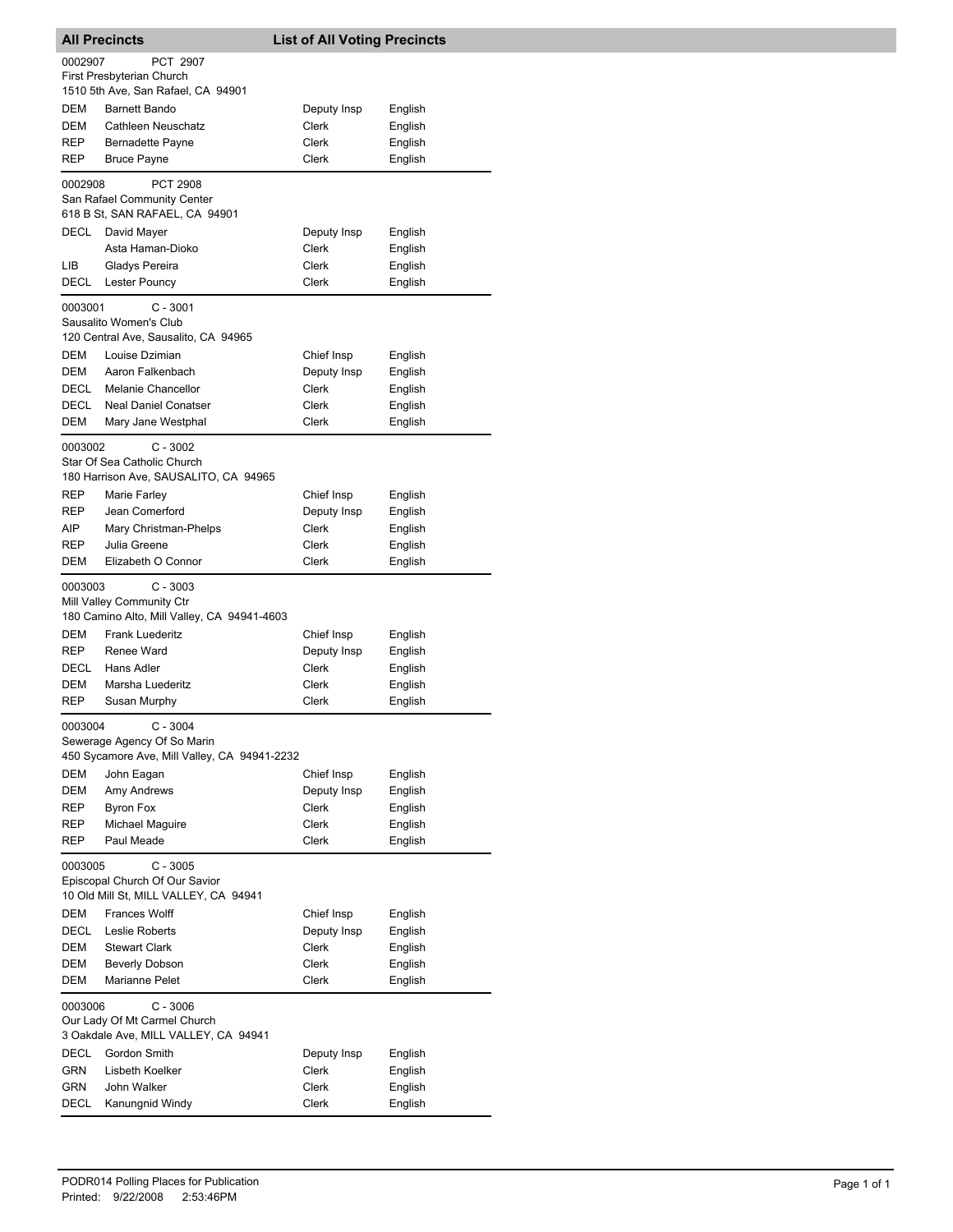|                                      | <b>All Precincts</b>                                                                         | <b>List of All Voting Precincts</b> |         |  |
|--------------------------------------|----------------------------------------------------------------------------------------------|-------------------------------------|---------|--|
| 0003007<br>$C - 3007$<br>Park School |                                                                                              |                                     |         |  |
|                                      | 360 E. Blithedale Ave, Mill Valley, CA 94941-2140                                            |                                     |         |  |
| REP                                  | Barbara Morgan                                                                               | Chief Insp                          | English |  |
| DEM                                  | Maureen O Connor                                                                             | Deputy Insp                         | English |  |
| <b>DECL</b>                          | Margaret Jett                                                                                | Clerk                               | English |  |
| REP                                  | Kenneth Parker                                                                               | Clerk                               | English |  |
| 0003009<br>Park School               | $C - 3009$                                                                                   |                                     |         |  |
|                                      | 360 E. Blithedale Ave, Mill Valley, CA 94941-2140                                            |                                     |         |  |
| DEM                                  | Sandra Lamke                                                                                 | Deputy Insp                         | English |  |
| <b>DEM</b>                           | Donna Carrillo                                                                               | Clerk                               | English |  |
| DEM                                  | Jerome Kirkpatrick                                                                           | Clerk                               | English |  |
| DEM                                  | <b>Martin Russell</b>                                                                        | Clerk                               | English |  |
| 0003010                              | $C - 3010$<br>Mill Valley Community Ctr<br>180 Camino Alto, Mill Valley, CA 94941-4603       |                                     |         |  |
| DEM                                  | Morgan Smith                                                                                 | Deputy Insp                         | English |  |
| <b>DEM</b>                           | Mary Bizzarri                                                                                | Clerk                               | English |  |
|                                      | Emma Jesberg                                                                                 | Clerk                               | English |  |
| REP                                  | Ursula Kerr                                                                                  | Clerk                               | English |  |
| 0003011                              | $C - 3011$<br><b>Tiburon Baptist Church</b><br>445 Greenwood Beach Rd, TIBURON, CA 94920     |                                     |         |  |
| <b>DEM</b>                           | Susan Schmidt                                                                                | Chief Insp                          | English |  |
| DECL                                 | Marcia Felton                                                                                | Deputy Insp                         | English |  |
| REP                                  | Maria Russillo                                                                               | Clerk                               | E, S    |  |
| <b>DECL</b>                          | <b>Andrew Standaert</b>                                                                      | Clerk                               | English |  |
| DECL                                 | Priscilla Wanat                                                                              | Clerk                               | English |  |
| 0003013<br><b>Bel Aire School</b>    | $C - 3013$<br>277 Karen Way, TIBURON, CA 94920                                               |                                     |         |  |
| REP                                  | Roy Benvenuti                                                                                | Chief Insp                          | English |  |
| <b>REP</b>                           | Sue Benvenuti                                                                                | Deputy Insp                         | English |  |
| DECL                                 | Glenn Felton                                                                                 | Clerk                               | English |  |
| REP                                  | Ramon Truman                                                                                 | Clerk                               | English |  |
| REF                                  | Diana Williams                                                                               | Clerk                               | English |  |
| 0003014                              | $C - 3014$<br>Tam Valley Community Ctr                                                       |                                     |         |  |
|                                      | 203 Marin Ave, Mill Valley, CA 94941-4068                                                    |                                     |         |  |
| DEM                                  | Lynn Eichinger                                                                               | Chief Insp                          | English |  |
| DEM                                  | James Kasper                                                                                 | Deputy Insp                         | English |  |
| DEM                                  | <b>Florence Hering</b>                                                                       | Clerk                               | English |  |
| DECL                                 | Paulette Lueke                                                                               | Clerk                               | English |  |
| DEM                                  | Jon Snyder                                                                                   | <b>Clerk</b>                        | English |  |
| 0003015                              | $C - 3015$<br>Almonte Improvement Club<br>Almonte & Wisteria Way, Mill Valley, CA 94941-4138 |                                     |         |  |
| <b>REP</b>                           | David Jones                                                                                  | Chief Insp                          | English |  |
| DECL                                 | Mary Rose "Kelly" Tyler                                                                      | Deputy Insp                         | English |  |
| REP                                  | Fredericka Cobey                                                                             | Clerk                               | English |  |
| REP                                  | Paula Hamann                                                                                 | Clerk                               | English |  |
| 0003016                              | $C - 3016$                                                                                   |                                     |         |  |
|                                      | Tam Valley Community Ctr<br>203 Marin Ave, Mill Valley, CA 94941-4068                        |                                     |         |  |
| DEM                                  | James Adams                                                                                  | Deputy Insp                         | English |  |
| DEM                                  | Michelle Oqvist                                                                              | Clerk                               | English |  |
|                                      |                                                                                              |                                     |         |  |
| DEM                                  | Jody Sherman                                                                                 | Clerk                               | English |  |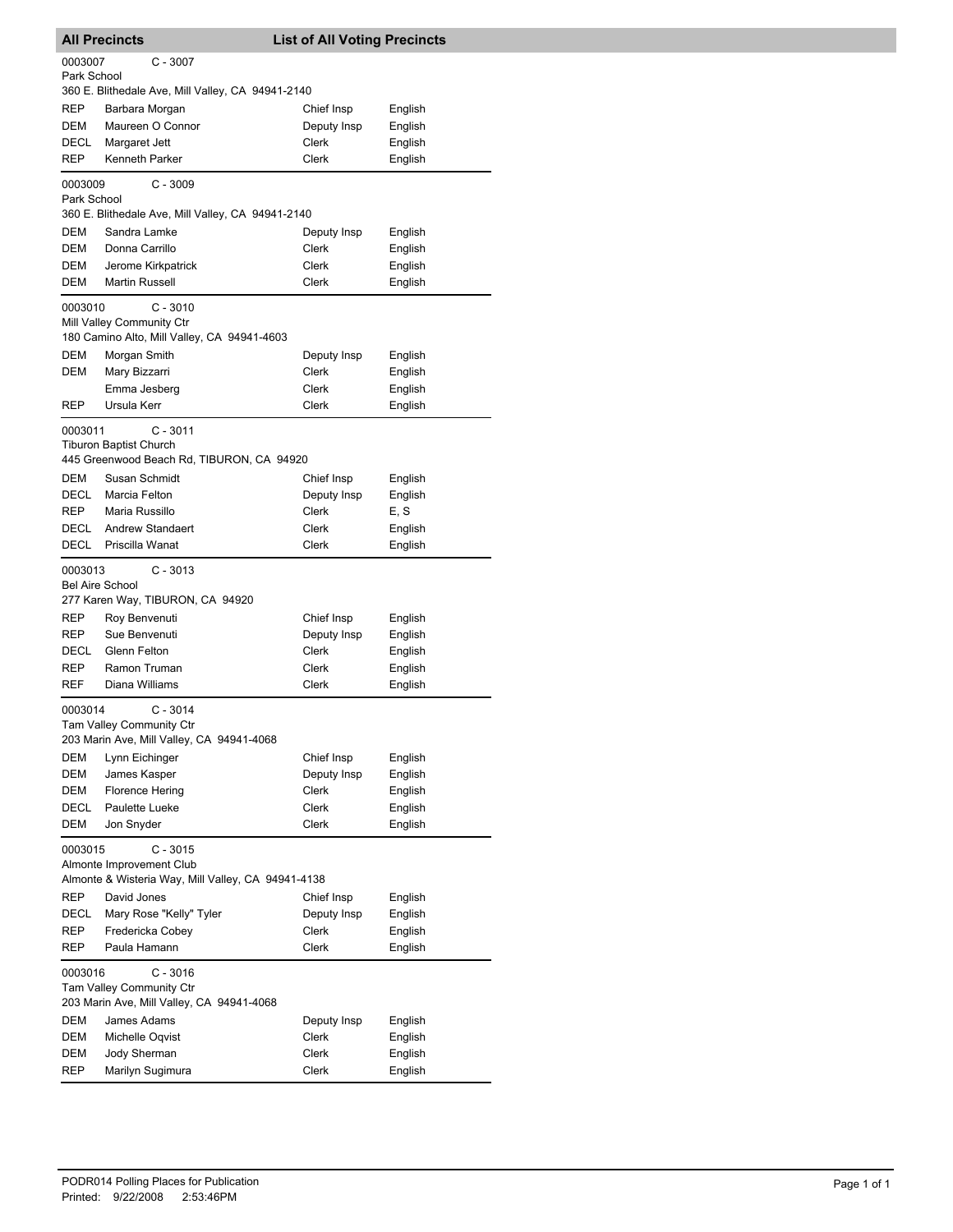| <b>All Precincts</b> |                                                                                          | <b>List of All Voting Precincts</b> |                    |
|----------------------|------------------------------------------------------------------------------------------|-------------------------------------|--------------------|
| 0003017              | $C - 3017$                                                                               |                                     |                    |
|                      | Almonte Improvement Club<br>Almonte & Wisteria Way, Mill Valley, CA 94941-4138           |                                     |                    |
| DEM                  | <b>Elizabeth Sanders</b>                                                                 | Deputy Insp                         | English            |
| <b>DEM</b>           | Joan Busby                                                                               | Clerk                               | English            |
| DEM                  | Keith Phillips                                                                           | Clerk                               | English            |
| DEM                  | Rebecca Whiting                                                                          | <b>Clerk</b>                        | English            |
| 0003018              | $C - 3018$<br><b>Strawberry Shores Office</b><br>111 Seminary Dr., MILL VALLEY, CA 94941 |                                     |                    |
| DEM                  | Yolanda Hylkema                                                                          | Chief Insp                          | English            |
| DEM                  | Hendrik Idzerda                                                                          | Deputy Insp                         | English            |
| DECL                 | <b>Beverly Kern</b>                                                                      | Clerk                               | English            |
| DEM                  | <b>Elaine Neuwirth</b><br>Barbara Ann Wetzell                                            | Clerk                               | English            |
| REP                  |                                                                                          | Clerk                               | English            |
| 0003019              | $C - 3019$<br>So Marin Fire Protection Dist<br>308 Reed Blvd, MILL VALLEY, CA 94941      |                                     |                    |
| DEM                  | <b>Elizabeth Bikle</b>                                                                   | Chief Insp                          | English            |
| DEM                  | <b>Christine Bikle</b>                                                                   | Deputy Insp                         | English            |
| DEM                  | Gloria Di Biase                                                                          | Clerk                               | English            |
| DEM                  | Eugene Huggins                                                                           | Clerk                               | English            |
| <b>REP</b>           | Bahram Khamjani                                                                          | Clerk                               | English            |
| 0003021              | $C - 3021$<br><b>Tiburon Baptist Church</b><br>445 Greenwood Beach Rd, TIBURON, CA 94920 |                                     |                    |
| DECL                 | <b>Christine Whiting</b>                                                                 | Deputy Insp                         | English            |
| DEM                  | John Driscoll                                                                            | Clerk                               | English            |
| DEM                  | <b>Traute Eckersdorff</b>                                                                | Clerk                               | English            |
| 0003022              | $C - 3022$<br>Shepherd Of Hills Lutheran Church<br>9 Shepherd Way, TIBURON, CA 94920     |                                     |                    |
| DEM                  | Karin Hern                                                                               | Deputy Insp                         | E, S               |
|                      | Karen (robin) Boedecker                                                                  | Clerk                               | English            |
| REP                  | Mary Strakosch                                                                           | Clerk                               | English            |
| 0003104              | PCT 3104<br>Star Of Sea Catholic Church<br>180 Harrison Ave, SAUSALITO, CA 94965         |                                     |                    |
| DEM                  | Samantha Griffin                                                                         | Deputy Insp                         | English            |
| DEM                  | Denise Cutler                                                                            | Clerk                               | English            |
| DEM                  | Alan Levinson                                                                            | Clerk                               | English            |
| 0003105              | PCT 3105<br>Sausalito City Hall<br>420 Litho Street, SAUSALITO, CA 94965                 |                                     |                    |
| DEM                  | Annelouise Elkington                                                                     | Chief Insp                          | English            |
| <b>REP</b>           | Marysia Kolipinski                                                                       | Deputy Insp                         | English            |
| DECL                 | Eric Galassi                                                                             | Clerk                               | English            |
| <b>REP</b>           | Monika Kolipinski                                                                        | Clerk                               | English            |
| REP                  | Zofia Kolipinski                                                                         | Clerk                               | English            |
| 0003106              | PCT 3106<br>Sausalito City Hall<br>420 Litho Street, SAUSALITO, CA 94965                 |                                     |                    |
| <b>REP</b>           | <b>Carlys Phillips</b>                                                                   | Deputy Insp                         | English            |
| DEM                  | Nancy Clark                                                                              | Clerk                               | English            |
| REP                  | Patricia Finnegan                                                                        | Clerk                               | English            |
| 0003107              | PCT 3107<br>Sausalito City Hall                                                          |                                     |                    |
|                      | 420 Litho Street, SAUSALITO, CA 94965                                                    |                                     |                    |
| DEM                  | Linda Agapekian                                                                          | Deputy Insp                         | English            |
| REP<br>DECL          | <b>Charles Donald</b><br>Marsha Gaytan                                                   | Clerk<br>Clerk                      | English<br>English |
| DECL                 | Mark Joseph Hagan                                                                        | Clerk                               | English            |
|                      |                                                                                          |                                     |                    |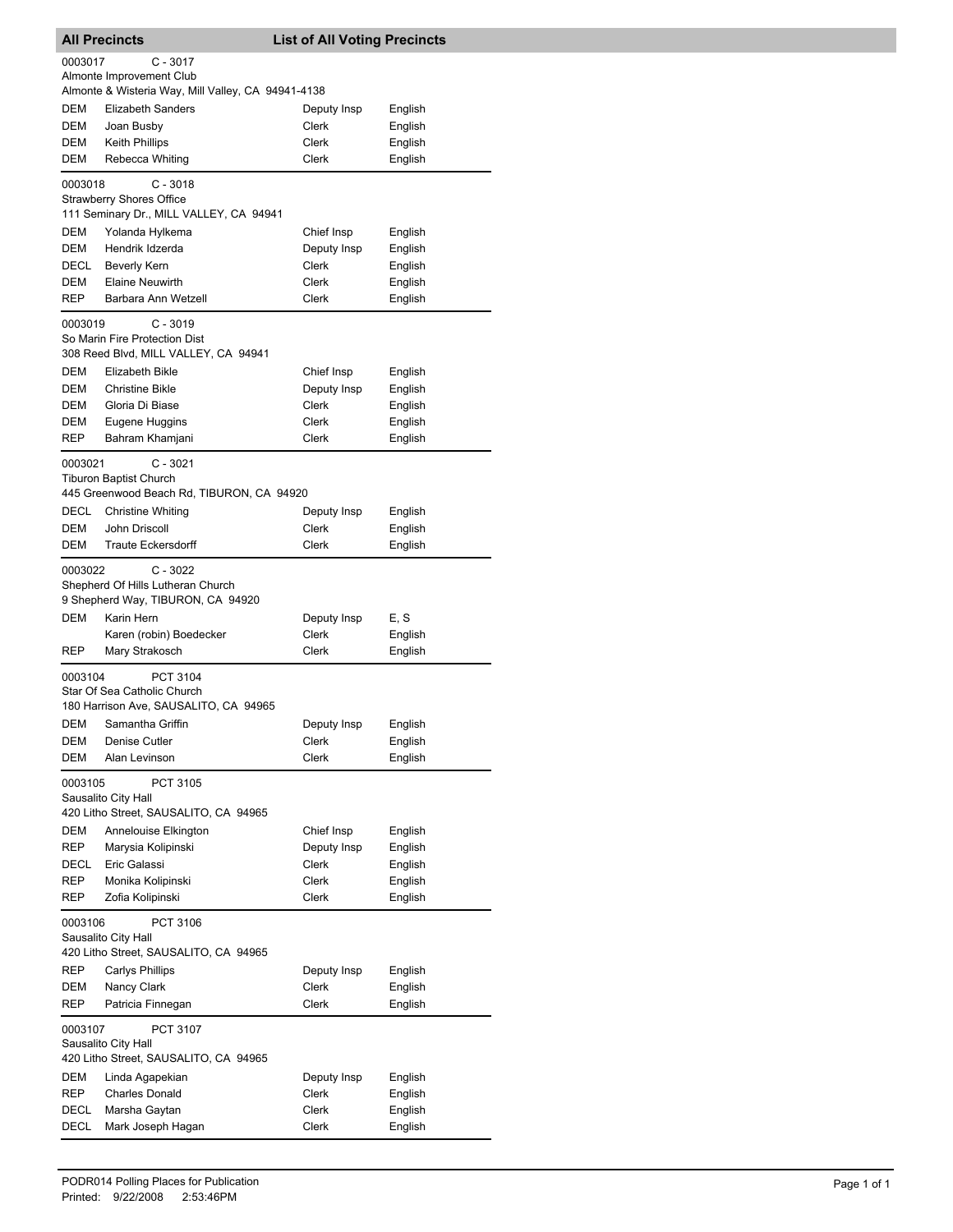| <b>All Precincts</b> |                                                                  | <b>List of All Voting Precincts</b> |                    |  |
|----------------------|------------------------------------------------------------------|-------------------------------------|--------------------|--|
| 0003204              | PCT 3204                                                         |                                     |                    |  |
|                      | Mill Valley City Hall                                            |                                     |                    |  |
| <b>REP</b>           | 26 Corte Madera Ave, MILL VALLEY, CA 94941<br>Elinor Franchetti  |                                     |                    |  |
| REP                  | Bruno Franchetti                                                 | Chief Insp<br>Deputy Insp           | English<br>English |  |
| GRN                  | Erma Murphy                                                      | Clerk                               | English            |  |
| DEM                  | Marsha Price                                                     | Clerk                               | English            |  |
| DEM                  | Sandra Rodgers                                                   | Clerk                               | English            |  |
| 0003207              | <b>PCT 3207</b>                                                  |                                     |                    |  |
|                      | Our Lady Of Mt Carmel Church                                     |                                     |                    |  |
|                      | 3 Oakdale Ave, MILL VALLEY, CA 94941                             |                                     |                    |  |
| DEM                  | <b>Milton Weiss</b>                                              | Chief Insp                          | English            |  |
| DEM                  | Zoe Borkowski                                                    | Deputy Insp                         | English            |  |
| DEM                  | Mary Pavlisin                                                    | Clerk                               | English            |  |
| DEM                  | Helen Rutledge                                                   | Clerk                               | English            |  |
| AIP                  | Scott Watterworth                                                | Clerk                               | English            |  |
| 0003216              | PCT 3216<br>The Redwoods                                         |                                     |                    |  |
|                      | 40 Camino Alto, MILL VALLEY, CA 94941                            |                                     |                    |  |
| <b>DEM</b>           | <b>Warren Uhte</b>                                               | Chief Insp                          | English            |  |
| DEM                  | Dolores Gabrish                                                  | Deputy Insp                         | English            |  |
| DEM                  | Mary Rozen                                                       | <b>Clerk</b>                        | English            |  |
| REP                  | Genevieve Sorensen                                               | Clerk                               | English            |  |
| 0003301              | PCT 3301                                                         |                                     |                    |  |
|                      | Shepherd Of Hills Lutheran Church                                |                                     |                    |  |
|                      | 9 Shepherd Way, TIBURON, CA 94920                                |                                     |                    |  |
| REP                  | <b>Walter Strakosch</b>                                          | Chief Insp                          | English            |  |
| REP                  | <b>Mary Bowles</b>                                               | Deputy Insp                         | English            |  |
| DEM                  | Morse Byer                                                       | Clerk                               | English            |  |
| DECL                 | Barbara Reitebach                                                | Clerk                               | English            |  |
| DEM                  | Aviva Shane                                                      | Clerk                               | English            |  |
| 0003302              | PCT 3302                                                         |                                     |                    |  |
|                      | Del Mar School                                                   |                                     |                    |  |
|                      | 105 Avenida Miraflores, Tiburon, CA 94920                        |                                     |                    |  |
| <b>DEM</b>           | John Kraus                                                       | Chief Insp                          | English            |  |
| DEM                  | Steven Cohn                                                      | Deputy Insp                         | English            |  |
| DEM                  | Janet Carter                                                     | Clerk                               | English            |  |
| DEM<br>DEM           | Mary Christiansen<br>John Hermansky                              | Clerk<br>Clerk                      | English            |  |
|                      |                                                                  |                                     | English            |  |
| 0003304              | PCT 3304                                                         |                                     |                    |  |
|                      | <b>Tiburon Town Hall</b><br>1505 Tiburon Blvd, Tiburon, CA 94920 |                                     |                    |  |
| DEM                  | <b>Richard Park</b>                                              | Chief Insp                          | English            |  |
| DEM                  | <b>Arnold Gallegos</b>                                           | Deputy Insp                         | English            |  |
| <b>REP</b>           | <b>Florence Eder</b>                                             | Clerk                               | English            |  |
| DEM                  | James Hill                                                       | <b>Clerk</b>                        | English            |  |
| DEM                  | <b>Ruth Stotter</b>                                              | Clerk                               | English            |  |
| 0003305              | PCT 3305                                                         |                                     |                    |  |
|                      | <b>Tiburon Town Hall</b>                                         |                                     |                    |  |
|                      | 1505 Tiburon Blvd, Tiburon, CA 94920                             |                                     |                    |  |
| AIP                  | Sandra Macleod White                                             | Deputy Insp                         | English            |  |
| DECL                 | I Erika Brooks                                                   | <b>Clerk</b>                        | English            |  |
| DEM                  | Ruth Churchill                                                   | <b>Clerk</b>                        | English            |  |
| DEM                  | Patricia Jenkins                                                 | Clerk                               | English            |  |
| 0003306              | PCT 3306                                                         |                                     |                    |  |
|                      | <b>Tiburon Town Hall</b>                                         |                                     |                    |  |
|                      | 1505 Tiburon Blvd, Tiburon, CA 94920                             |                                     |                    |  |
| DECL                 | <b>Thomas Gallaher</b>                                           | Deputy Insp                         | English            |  |
| DECL                 | Elizabeth De Tomasi                                              | Clerk<br><b>Clerk</b>               | English            |  |
| DEM                  | Ronald Skellenger                                                |                                     | English            |  |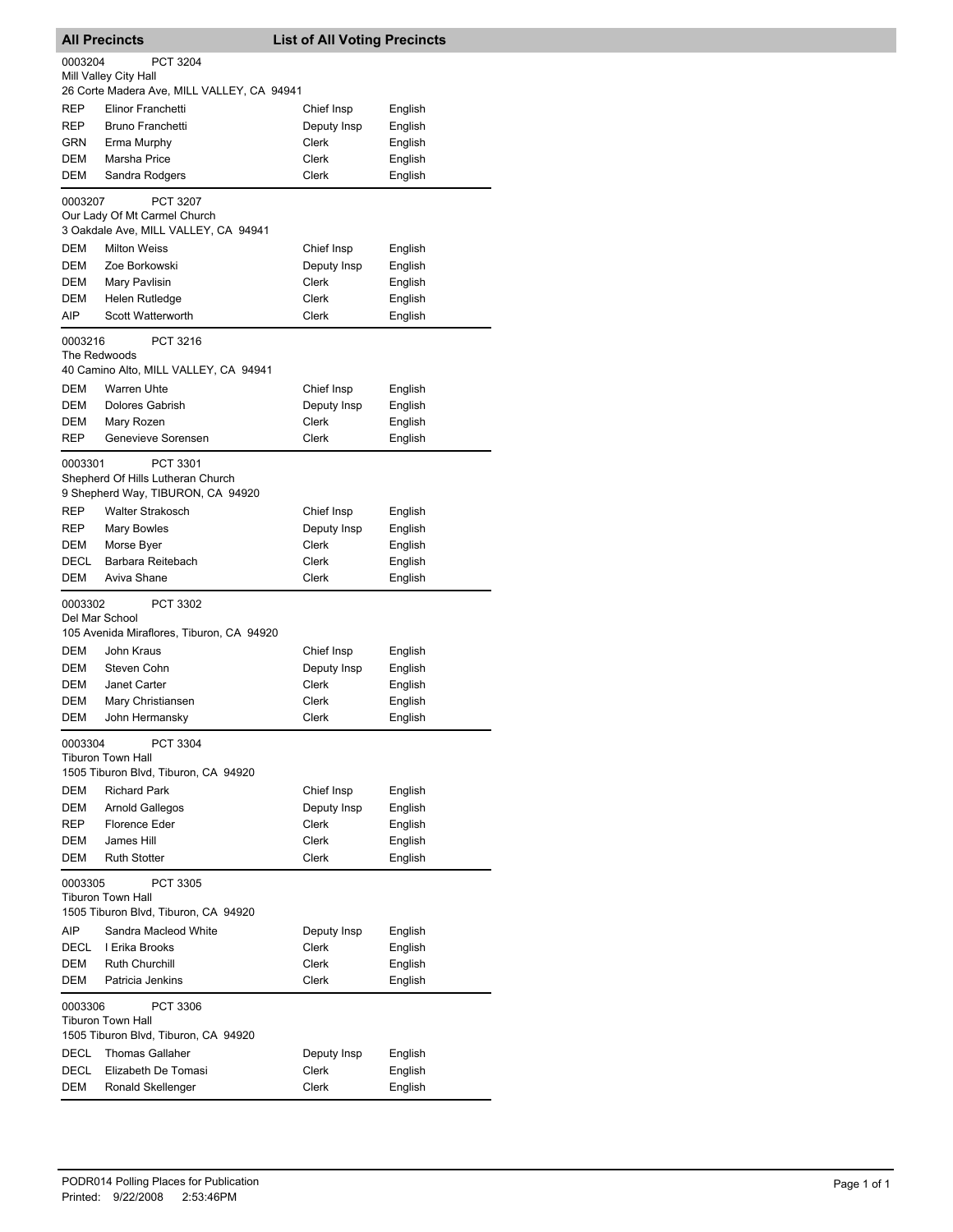| 0003401<br>PCT 3401<br><b>Belvedere Community Center</b><br>Community Road, Belvedere, CA 94920<br>DEM<br>Robert Flynn<br>Chief Insp<br>English<br>REP<br><b>Vicki Finley</b><br>Deputy Insp<br>English<br>REP<br>Ida Mae H Berg<br><b>Clerk</b><br>English<br><b>Clerk</b><br>Craig Weldon<br>English<br>DECL<br>0003402<br>PCT 3402<br><b>Belvedere Community Center</b><br>Community Road, Belvedere, CA 94920<br>DEM<br><b>Theodore Kraus</b><br>Deputy Insp<br>English<br>DEM<br>Christina Dewey<br><b>Clerk</b><br>English<br>DEM<br>Michael Johnstone<br>Clerk<br>English<br>Jordan Christine Moore<br>Clerk<br>English<br>0003503<br>PCT 3503<br>Tam Valley Community Ctr<br>203 Marin Ave, Mill Valley, CA 94941-4068<br>DEM<br>Joann Mannion<br>Deputy Insp<br>English<br>DECL<br>Clerk<br>English<br><b>Beth Brandes</b><br>DEM<br>Robert Mc Cully<br>Clerk<br>English<br>REP<br><b>Donald Potter</b><br><b>Clerk</b><br>English<br>0003600<br>PCT 3600<br>Marin Community Services Dist<br>630 Drake Ave, Marin City, CA 94965<br>DEM<br>Cynthia Warren<br>Chief Insp<br>English<br>AIP<br>Sunni Baran<br>Deputy Insp<br>English<br>DEM<br>Sandra Brewer<br>Clerk<br>English<br>DEM<br>Donald Haaga<br>Clerk<br>English<br>DEM<br><b>Monica Merkins</b><br>Clerk<br>E, S<br>PCT 3601<br>0003601<br>Marin Community Services Dist<br>630 Drake Ave, Marin City, CA 94965<br>DEM<br>Ava Tate<br>Deputy Insp<br>English<br>Donald Nunez<br>Clerk<br>English<br>GRN<br>Eric Overholt<br><b>Clerk</b><br>English<br>DECL<br><b>Robert Williams</b><br><b>Clerk</b><br>English<br>PCT 3602<br>0003602<br>Marin Community Services Dist<br>630 Drake Ave, Marin City, CA 94965<br>DEM<br>Deputy Insp<br>English<br>Dodie Goldberg<br>Clerk<br>English<br>DEM<br><b>Sheryl Mathis</b><br>DEM<br>Ann Matranga<br><b>Clerk</b><br>English<br>DEM<br>Ann T Nguyen-Do<br>E, V<br><b>Clerk</b><br>0003705<br>PCT 3705<br>Marin Amateur Radio Club<br>27 Shell Rd, MILL VALLEY, CA 94941<br>DEM<br>Alan Hersh<br>Chief Insp<br>English<br>DECL<br>Roy Harvey<br>Deputy Insp<br>English<br>Pat Deadder<br>Clerk<br>English<br>DEM<br>Helen Green<br>Clerk<br>English<br>0004001<br>C - 4001<br>Pt. Reyes Fire Station<br>4th & B St, Point Reyes, CA 94956<br>DEM<br><b>Alice Rantos</b><br>Chief Insp<br>English<br>DEM<br>Jess Santana<br>Deputy Insp<br>English<br>Clerk<br>DECL<br><b>William Thomas Kelly</b><br>English<br>DEM<br>Kenneth Knabe<br>English<br>Clerk<br>DEM<br>Anthony Ragona<br>Clerk<br>English | <b>All Precincts</b> |  | <b>List of All Voting Precincts</b> |  |  |
|---------------------------------------------------------------------------------------------------------------------------------------------------------------------------------------------------------------------------------------------------------------------------------------------------------------------------------------------------------------------------------------------------------------------------------------------------------------------------------------------------------------------------------------------------------------------------------------------------------------------------------------------------------------------------------------------------------------------------------------------------------------------------------------------------------------------------------------------------------------------------------------------------------------------------------------------------------------------------------------------------------------------------------------------------------------------------------------------------------------------------------------------------------------------------------------------------------------------------------------------------------------------------------------------------------------------------------------------------------------------------------------------------------------------------------------------------------------------------------------------------------------------------------------------------------------------------------------------------------------------------------------------------------------------------------------------------------------------------------------------------------------------------------------------------------------------------------------------------------------------------------------------------------------------------------------------------------------------------------------------------------------------------------------------------------------------------------------------------------------------------------------------------------------------------------------------------------------------------------------------------------------------------------------------------------------------------------------------------------------------------------------------------------------------------------------------------------------------------------------------------------------------|----------------------|--|-------------------------------------|--|--|
|                                                                                                                                                                                                                                                                                                                                                                                                                                                                                                                                                                                                                                                                                                                                                                                                                                                                                                                                                                                                                                                                                                                                                                                                                                                                                                                                                                                                                                                                                                                                                                                                                                                                                                                                                                                                                                                                                                                                                                                                                                                                                                                                                                                                                                                                                                                                                                                                                                                                                                                     |                      |  |                                     |  |  |
|                                                                                                                                                                                                                                                                                                                                                                                                                                                                                                                                                                                                                                                                                                                                                                                                                                                                                                                                                                                                                                                                                                                                                                                                                                                                                                                                                                                                                                                                                                                                                                                                                                                                                                                                                                                                                                                                                                                                                                                                                                                                                                                                                                                                                                                                                                                                                                                                                                                                                                                     |                      |  |                                     |  |  |
|                                                                                                                                                                                                                                                                                                                                                                                                                                                                                                                                                                                                                                                                                                                                                                                                                                                                                                                                                                                                                                                                                                                                                                                                                                                                                                                                                                                                                                                                                                                                                                                                                                                                                                                                                                                                                                                                                                                                                                                                                                                                                                                                                                                                                                                                                                                                                                                                                                                                                                                     |                      |  |                                     |  |  |
|                                                                                                                                                                                                                                                                                                                                                                                                                                                                                                                                                                                                                                                                                                                                                                                                                                                                                                                                                                                                                                                                                                                                                                                                                                                                                                                                                                                                                                                                                                                                                                                                                                                                                                                                                                                                                                                                                                                                                                                                                                                                                                                                                                                                                                                                                                                                                                                                                                                                                                                     |                      |  |                                     |  |  |
|                                                                                                                                                                                                                                                                                                                                                                                                                                                                                                                                                                                                                                                                                                                                                                                                                                                                                                                                                                                                                                                                                                                                                                                                                                                                                                                                                                                                                                                                                                                                                                                                                                                                                                                                                                                                                                                                                                                                                                                                                                                                                                                                                                                                                                                                                                                                                                                                                                                                                                                     |                      |  |                                     |  |  |
|                                                                                                                                                                                                                                                                                                                                                                                                                                                                                                                                                                                                                                                                                                                                                                                                                                                                                                                                                                                                                                                                                                                                                                                                                                                                                                                                                                                                                                                                                                                                                                                                                                                                                                                                                                                                                                                                                                                                                                                                                                                                                                                                                                                                                                                                                                                                                                                                                                                                                                                     |                      |  |                                     |  |  |
|                                                                                                                                                                                                                                                                                                                                                                                                                                                                                                                                                                                                                                                                                                                                                                                                                                                                                                                                                                                                                                                                                                                                                                                                                                                                                                                                                                                                                                                                                                                                                                                                                                                                                                                                                                                                                                                                                                                                                                                                                                                                                                                                                                                                                                                                                                                                                                                                                                                                                                                     |                      |  |                                     |  |  |
|                                                                                                                                                                                                                                                                                                                                                                                                                                                                                                                                                                                                                                                                                                                                                                                                                                                                                                                                                                                                                                                                                                                                                                                                                                                                                                                                                                                                                                                                                                                                                                                                                                                                                                                                                                                                                                                                                                                                                                                                                                                                                                                                                                                                                                                                                                                                                                                                                                                                                                                     |                      |  |                                     |  |  |
|                                                                                                                                                                                                                                                                                                                                                                                                                                                                                                                                                                                                                                                                                                                                                                                                                                                                                                                                                                                                                                                                                                                                                                                                                                                                                                                                                                                                                                                                                                                                                                                                                                                                                                                                                                                                                                                                                                                                                                                                                                                                                                                                                                                                                                                                                                                                                                                                                                                                                                                     |                      |  |                                     |  |  |
|                                                                                                                                                                                                                                                                                                                                                                                                                                                                                                                                                                                                                                                                                                                                                                                                                                                                                                                                                                                                                                                                                                                                                                                                                                                                                                                                                                                                                                                                                                                                                                                                                                                                                                                                                                                                                                                                                                                                                                                                                                                                                                                                                                                                                                                                                                                                                                                                                                                                                                                     |                      |  |                                     |  |  |
|                                                                                                                                                                                                                                                                                                                                                                                                                                                                                                                                                                                                                                                                                                                                                                                                                                                                                                                                                                                                                                                                                                                                                                                                                                                                                                                                                                                                                                                                                                                                                                                                                                                                                                                                                                                                                                                                                                                                                                                                                                                                                                                                                                                                                                                                                                                                                                                                                                                                                                                     |                      |  |                                     |  |  |
|                                                                                                                                                                                                                                                                                                                                                                                                                                                                                                                                                                                                                                                                                                                                                                                                                                                                                                                                                                                                                                                                                                                                                                                                                                                                                                                                                                                                                                                                                                                                                                                                                                                                                                                                                                                                                                                                                                                                                                                                                                                                                                                                                                                                                                                                                                                                                                                                                                                                                                                     |                      |  |                                     |  |  |
|                                                                                                                                                                                                                                                                                                                                                                                                                                                                                                                                                                                                                                                                                                                                                                                                                                                                                                                                                                                                                                                                                                                                                                                                                                                                                                                                                                                                                                                                                                                                                                                                                                                                                                                                                                                                                                                                                                                                                                                                                                                                                                                                                                                                                                                                                                                                                                                                                                                                                                                     |                      |  |                                     |  |  |
|                                                                                                                                                                                                                                                                                                                                                                                                                                                                                                                                                                                                                                                                                                                                                                                                                                                                                                                                                                                                                                                                                                                                                                                                                                                                                                                                                                                                                                                                                                                                                                                                                                                                                                                                                                                                                                                                                                                                                                                                                                                                                                                                                                                                                                                                                                                                                                                                                                                                                                                     |                      |  |                                     |  |  |
|                                                                                                                                                                                                                                                                                                                                                                                                                                                                                                                                                                                                                                                                                                                                                                                                                                                                                                                                                                                                                                                                                                                                                                                                                                                                                                                                                                                                                                                                                                                                                                                                                                                                                                                                                                                                                                                                                                                                                                                                                                                                                                                                                                                                                                                                                                                                                                                                                                                                                                                     |                      |  |                                     |  |  |
|                                                                                                                                                                                                                                                                                                                                                                                                                                                                                                                                                                                                                                                                                                                                                                                                                                                                                                                                                                                                                                                                                                                                                                                                                                                                                                                                                                                                                                                                                                                                                                                                                                                                                                                                                                                                                                                                                                                                                                                                                                                                                                                                                                                                                                                                                                                                                                                                                                                                                                                     |                      |  |                                     |  |  |
|                                                                                                                                                                                                                                                                                                                                                                                                                                                                                                                                                                                                                                                                                                                                                                                                                                                                                                                                                                                                                                                                                                                                                                                                                                                                                                                                                                                                                                                                                                                                                                                                                                                                                                                                                                                                                                                                                                                                                                                                                                                                                                                                                                                                                                                                                                                                                                                                                                                                                                                     |                      |  |                                     |  |  |
|                                                                                                                                                                                                                                                                                                                                                                                                                                                                                                                                                                                                                                                                                                                                                                                                                                                                                                                                                                                                                                                                                                                                                                                                                                                                                                                                                                                                                                                                                                                                                                                                                                                                                                                                                                                                                                                                                                                                                                                                                                                                                                                                                                                                                                                                                                                                                                                                                                                                                                                     |                      |  |                                     |  |  |
|                                                                                                                                                                                                                                                                                                                                                                                                                                                                                                                                                                                                                                                                                                                                                                                                                                                                                                                                                                                                                                                                                                                                                                                                                                                                                                                                                                                                                                                                                                                                                                                                                                                                                                                                                                                                                                                                                                                                                                                                                                                                                                                                                                                                                                                                                                                                                                                                                                                                                                                     |                      |  |                                     |  |  |
|                                                                                                                                                                                                                                                                                                                                                                                                                                                                                                                                                                                                                                                                                                                                                                                                                                                                                                                                                                                                                                                                                                                                                                                                                                                                                                                                                                                                                                                                                                                                                                                                                                                                                                                                                                                                                                                                                                                                                                                                                                                                                                                                                                                                                                                                                                                                                                                                                                                                                                                     |                      |  |                                     |  |  |
|                                                                                                                                                                                                                                                                                                                                                                                                                                                                                                                                                                                                                                                                                                                                                                                                                                                                                                                                                                                                                                                                                                                                                                                                                                                                                                                                                                                                                                                                                                                                                                                                                                                                                                                                                                                                                                                                                                                                                                                                                                                                                                                                                                                                                                                                                                                                                                                                                                                                                                                     |                      |  |                                     |  |  |
|                                                                                                                                                                                                                                                                                                                                                                                                                                                                                                                                                                                                                                                                                                                                                                                                                                                                                                                                                                                                                                                                                                                                                                                                                                                                                                                                                                                                                                                                                                                                                                                                                                                                                                                                                                                                                                                                                                                                                                                                                                                                                                                                                                                                                                                                                                                                                                                                                                                                                                                     |                      |  |                                     |  |  |
|                                                                                                                                                                                                                                                                                                                                                                                                                                                                                                                                                                                                                                                                                                                                                                                                                                                                                                                                                                                                                                                                                                                                                                                                                                                                                                                                                                                                                                                                                                                                                                                                                                                                                                                                                                                                                                                                                                                                                                                                                                                                                                                                                                                                                                                                                                                                                                                                                                                                                                                     |                      |  |                                     |  |  |
|                                                                                                                                                                                                                                                                                                                                                                                                                                                                                                                                                                                                                                                                                                                                                                                                                                                                                                                                                                                                                                                                                                                                                                                                                                                                                                                                                                                                                                                                                                                                                                                                                                                                                                                                                                                                                                                                                                                                                                                                                                                                                                                                                                                                                                                                                                                                                                                                                                                                                                                     |                      |  |                                     |  |  |
|                                                                                                                                                                                                                                                                                                                                                                                                                                                                                                                                                                                                                                                                                                                                                                                                                                                                                                                                                                                                                                                                                                                                                                                                                                                                                                                                                                                                                                                                                                                                                                                                                                                                                                                                                                                                                                                                                                                                                                                                                                                                                                                                                                                                                                                                                                                                                                                                                                                                                                                     |                      |  |                                     |  |  |
|                                                                                                                                                                                                                                                                                                                                                                                                                                                                                                                                                                                                                                                                                                                                                                                                                                                                                                                                                                                                                                                                                                                                                                                                                                                                                                                                                                                                                                                                                                                                                                                                                                                                                                                                                                                                                                                                                                                                                                                                                                                                                                                                                                                                                                                                                                                                                                                                                                                                                                                     |                      |  |                                     |  |  |
|                                                                                                                                                                                                                                                                                                                                                                                                                                                                                                                                                                                                                                                                                                                                                                                                                                                                                                                                                                                                                                                                                                                                                                                                                                                                                                                                                                                                                                                                                                                                                                                                                                                                                                                                                                                                                                                                                                                                                                                                                                                                                                                                                                                                                                                                                                                                                                                                                                                                                                                     |                      |  |                                     |  |  |
|                                                                                                                                                                                                                                                                                                                                                                                                                                                                                                                                                                                                                                                                                                                                                                                                                                                                                                                                                                                                                                                                                                                                                                                                                                                                                                                                                                                                                                                                                                                                                                                                                                                                                                                                                                                                                                                                                                                                                                                                                                                                                                                                                                                                                                                                                                                                                                                                                                                                                                                     |                      |  |                                     |  |  |
|                                                                                                                                                                                                                                                                                                                                                                                                                                                                                                                                                                                                                                                                                                                                                                                                                                                                                                                                                                                                                                                                                                                                                                                                                                                                                                                                                                                                                                                                                                                                                                                                                                                                                                                                                                                                                                                                                                                                                                                                                                                                                                                                                                                                                                                                                                                                                                                                                                                                                                                     |                      |  |                                     |  |  |
|                                                                                                                                                                                                                                                                                                                                                                                                                                                                                                                                                                                                                                                                                                                                                                                                                                                                                                                                                                                                                                                                                                                                                                                                                                                                                                                                                                                                                                                                                                                                                                                                                                                                                                                                                                                                                                                                                                                                                                                                                                                                                                                                                                                                                                                                                                                                                                                                                                                                                                                     |                      |  |                                     |  |  |
|                                                                                                                                                                                                                                                                                                                                                                                                                                                                                                                                                                                                                                                                                                                                                                                                                                                                                                                                                                                                                                                                                                                                                                                                                                                                                                                                                                                                                                                                                                                                                                                                                                                                                                                                                                                                                                                                                                                                                                                                                                                                                                                                                                                                                                                                                                                                                                                                                                                                                                                     |                      |  |                                     |  |  |
|                                                                                                                                                                                                                                                                                                                                                                                                                                                                                                                                                                                                                                                                                                                                                                                                                                                                                                                                                                                                                                                                                                                                                                                                                                                                                                                                                                                                                                                                                                                                                                                                                                                                                                                                                                                                                                                                                                                                                                                                                                                                                                                                                                                                                                                                                                                                                                                                                                                                                                                     |                      |  |                                     |  |  |
|                                                                                                                                                                                                                                                                                                                                                                                                                                                                                                                                                                                                                                                                                                                                                                                                                                                                                                                                                                                                                                                                                                                                                                                                                                                                                                                                                                                                                                                                                                                                                                                                                                                                                                                                                                                                                                                                                                                                                                                                                                                                                                                                                                                                                                                                                                                                                                                                                                                                                                                     |                      |  |                                     |  |  |
|                                                                                                                                                                                                                                                                                                                                                                                                                                                                                                                                                                                                                                                                                                                                                                                                                                                                                                                                                                                                                                                                                                                                                                                                                                                                                                                                                                                                                                                                                                                                                                                                                                                                                                                                                                                                                                                                                                                                                                                                                                                                                                                                                                                                                                                                                                                                                                                                                                                                                                                     |                      |  |                                     |  |  |
|                                                                                                                                                                                                                                                                                                                                                                                                                                                                                                                                                                                                                                                                                                                                                                                                                                                                                                                                                                                                                                                                                                                                                                                                                                                                                                                                                                                                                                                                                                                                                                                                                                                                                                                                                                                                                                                                                                                                                                                                                                                                                                                                                                                                                                                                                                                                                                                                                                                                                                                     |                      |  |                                     |  |  |
|                                                                                                                                                                                                                                                                                                                                                                                                                                                                                                                                                                                                                                                                                                                                                                                                                                                                                                                                                                                                                                                                                                                                                                                                                                                                                                                                                                                                                                                                                                                                                                                                                                                                                                                                                                                                                                                                                                                                                                                                                                                                                                                                                                                                                                                                                                                                                                                                                                                                                                                     |                      |  |                                     |  |  |
|                                                                                                                                                                                                                                                                                                                                                                                                                                                                                                                                                                                                                                                                                                                                                                                                                                                                                                                                                                                                                                                                                                                                                                                                                                                                                                                                                                                                                                                                                                                                                                                                                                                                                                                                                                                                                                                                                                                                                                                                                                                                                                                                                                                                                                                                                                                                                                                                                                                                                                                     |                      |  |                                     |  |  |
|                                                                                                                                                                                                                                                                                                                                                                                                                                                                                                                                                                                                                                                                                                                                                                                                                                                                                                                                                                                                                                                                                                                                                                                                                                                                                                                                                                                                                                                                                                                                                                                                                                                                                                                                                                                                                                                                                                                                                                                                                                                                                                                                                                                                                                                                                                                                                                                                                                                                                                                     |                      |  |                                     |  |  |
|                                                                                                                                                                                                                                                                                                                                                                                                                                                                                                                                                                                                                                                                                                                                                                                                                                                                                                                                                                                                                                                                                                                                                                                                                                                                                                                                                                                                                                                                                                                                                                                                                                                                                                                                                                                                                                                                                                                                                                                                                                                                                                                                                                                                                                                                                                                                                                                                                                                                                                                     |                      |  |                                     |  |  |
|                                                                                                                                                                                                                                                                                                                                                                                                                                                                                                                                                                                                                                                                                                                                                                                                                                                                                                                                                                                                                                                                                                                                                                                                                                                                                                                                                                                                                                                                                                                                                                                                                                                                                                                                                                                                                                                                                                                                                                                                                                                                                                                                                                                                                                                                                                                                                                                                                                                                                                                     |                      |  |                                     |  |  |
|                                                                                                                                                                                                                                                                                                                                                                                                                                                                                                                                                                                                                                                                                                                                                                                                                                                                                                                                                                                                                                                                                                                                                                                                                                                                                                                                                                                                                                                                                                                                                                                                                                                                                                                                                                                                                                                                                                                                                                                                                                                                                                                                                                                                                                                                                                                                                                                                                                                                                                                     |                      |  |                                     |  |  |
|                                                                                                                                                                                                                                                                                                                                                                                                                                                                                                                                                                                                                                                                                                                                                                                                                                                                                                                                                                                                                                                                                                                                                                                                                                                                                                                                                                                                                                                                                                                                                                                                                                                                                                                                                                                                                                                                                                                                                                                                                                                                                                                                                                                                                                                                                                                                                                                                                                                                                                                     |                      |  |                                     |  |  |
|                                                                                                                                                                                                                                                                                                                                                                                                                                                                                                                                                                                                                                                                                                                                                                                                                                                                                                                                                                                                                                                                                                                                                                                                                                                                                                                                                                                                                                                                                                                                                                                                                                                                                                                                                                                                                                                                                                                                                                                                                                                                                                                                                                                                                                                                                                                                                                                                                                                                                                                     |                      |  |                                     |  |  |
|                                                                                                                                                                                                                                                                                                                                                                                                                                                                                                                                                                                                                                                                                                                                                                                                                                                                                                                                                                                                                                                                                                                                                                                                                                                                                                                                                                                                                                                                                                                                                                                                                                                                                                                                                                                                                                                                                                                                                                                                                                                                                                                                                                                                                                                                                                                                                                                                                                                                                                                     |                      |  |                                     |  |  |
|                                                                                                                                                                                                                                                                                                                                                                                                                                                                                                                                                                                                                                                                                                                                                                                                                                                                                                                                                                                                                                                                                                                                                                                                                                                                                                                                                                                                                                                                                                                                                                                                                                                                                                                                                                                                                                                                                                                                                                                                                                                                                                                                                                                                                                                                                                                                                                                                                                                                                                                     |                      |  |                                     |  |  |
|                                                                                                                                                                                                                                                                                                                                                                                                                                                                                                                                                                                                                                                                                                                                                                                                                                                                                                                                                                                                                                                                                                                                                                                                                                                                                                                                                                                                                                                                                                                                                                                                                                                                                                                                                                                                                                                                                                                                                                                                                                                                                                                                                                                                                                                                                                                                                                                                                                                                                                                     |                      |  |                                     |  |  |
|                                                                                                                                                                                                                                                                                                                                                                                                                                                                                                                                                                                                                                                                                                                                                                                                                                                                                                                                                                                                                                                                                                                                                                                                                                                                                                                                                                                                                                                                                                                                                                                                                                                                                                                                                                                                                                                                                                                                                                                                                                                                                                                                                                                                                                                                                                                                                                                                                                                                                                                     |                      |  |                                     |  |  |
|                                                                                                                                                                                                                                                                                                                                                                                                                                                                                                                                                                                                                                                                                                                                                                                                                                                                                                                                                                                                                                                                                                                                                                                                                                                                                                                                                                                                                                                                                                                                                                                                                                                                                                                                                                                                                                                                                                                                                                                                                                                                                                                                                                                                                                                                                                                                                                                                                                                                                                                     |                      |  |                                     |  |  |
|                                                                                                                                                                                                                                                                                                                                                                                                                                                                                                                                                                                                                                                                                                                                                                                                                                                                                                                                                                                                                                                                                                                                                                                                                                                                                                                                                                                                                                                                                                                                                                                                                                                                                                                                                                                                                                                                                                                                                                                                                                                                                                                                                                                                                                                                                                                                                                                                                                                                                                                     |                      |  |                                     |  |  |
|                                                                                                                                                                                                                                                                                                                                                                                                                                                                                                                                                                                                                                                                                                                                                                                                                                                                                                                                                                                                                                                                                                                                                                                                                                                                                                                                                                                                                                                                                                                                                                                                                                                                                                                                                                                                                                                                                                                                                                                                                                                                                                                                                                                                                                                                                                                                                                                                                                                                                                                     |                      |  |                                     |  |  |
|                                                                                                                                                                                                                                                                                                                                                                                                                                                                                                                                                                                                                                                                                                                                                                                                                                                                                                                                                                                                                                                                                                                                                                                                                                                                                                                                                                                                                                                                                                                                                                                                                                                                                                                                                                                                                                                                                                                                                                                                                                                                                                                                                                                                                                                                                                                                                                                                                                                                                                                     |                      |  |                                     |  |  |
|                                                                                                                                                                                                                                                                                                                                                                                                                                                                                                                                                                                                                                                                                                                                                                                                                                                                                                                                                                                                                                                                                                                                                                                                                                                                                                                                                                                                                                                                                                                                                                                                                                                                                                                                                                                                                                                                                                                                                                                                                                                                                                                                                                                                                                                                                                                                                                                                                                                                                                                     |                      |  |                                     |  |  |
|                                                                                                                                                                                                                                                                                                                                                                                                                                                                                                                                                                                                                                                                                                                                                                                                                                                                                                                                                                                                                                                                                                                                                                                                                                                                                                                                                                                                                                                                                                                                                                                                                                                                                                                                                                                                                                                                                                                                                                                                                                                                                                                                                                                                                                                                                                                                                                                                                                                                                                                     |                      |  |                                     |  |  |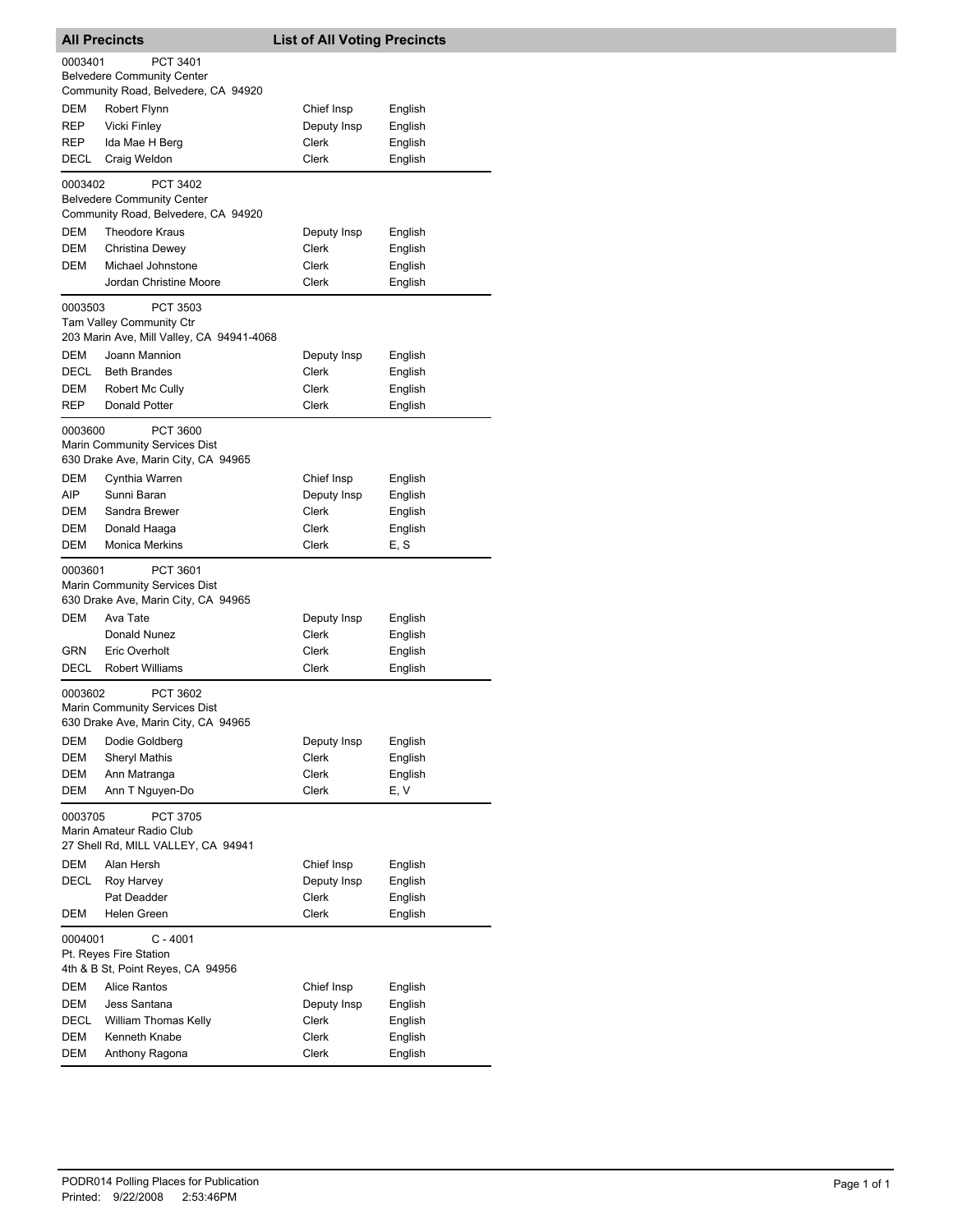| <b>All Precincts</b>                                                                                 |                                                                                              | <b>List of All Voting Precincts</b>                  |                                                     |  |
|------------------------------------------------------------------------------------------------------|----------------------------------------------------------------------------------------------|------------------------------------------------------|-----------------------------------------------------|--|
| 0004005                                                                                              | $C - 4005$<br>Wild Horse Valley Clubhouse<br>110 Wild Horse Valley Dr, NOVATO, CA 94947      |                                                      |                                                     |  |
| DEM<br>DEM<br>DEM<br>DEM<br>DEM                                                                      | George Minor<br>Eric Arndt<br><b>Rita Kiesow</b><br>James Lamb<br>Susan Zipp                 | Chief Insp<br>Deputy Insp<br>Clerk<br>Clerk<br>Clerk | English<br>English<br>English<br>English<br>English |  |
| 0004007                                                                                              | $C - 4007$<br>Homestead Valley Community Ctr<br>315 Montford Ave, MILL VALLEY, CA 94941      |                                                      |                                                     |  |
| DEM                                                                                                  | Michael Kenyon                                                                               | Chief Insp                                           | English                                             |  |
| DEM                                                                                                  | Annette Blanchard                                                                            | Deputy Insp                                          | English                                             |  |
| DEM                                                                                                  | <b>Katherine Butler</b>                                                                      | Clerk                                                | English                                             |  |
| DECL                                                                                                 | Laurence Friedman                                                                            | Clerk                                                | English                                             |  |
| DEM                                                                                                  | Amy Gage                                                                                     | Clerk                                                | English                                             |  |
| 0004008                                                                                              | $C - 4008$<br>Muir Beach Community Center<br>19 Seacape Dr, Muir Beach, CA 94965             |                                                      |                                                     |  |
| DEM                                                                                                  | Nancy Knox                                                                                   | Chief Insp                                           | English                                             |  |
| DEM                                                                                                  | Kathryn Sward                                                                                | Deputy Insp                                          | English                                             |  |
| REP                                                                                                  | <b>Gail Quentz</b>                                                                           | <b>Clerk</b>                                         | English                                             |  |
| REP                                                                                                  | Arlene Robertson                                                                             | Clerk                                                | English                                             |  |
| 0004009                                                                                              | $C - 4009$<br><b>Stinson Beach Community Center</b><br>30 Belvedere, STINSON BEACH, CA 94970 |                                                      |                                                     |  |
| DEM                                                                                                  | <b>Bronwen Proust</b>                                                                        | Chief Insp                                           | English                                             |  |
| DEM                                                                                                  | Hathaway Watson III                                                                          | Deputy Insp                                          | English                                             |  |
| LIB                                                                                                  | Immo Gunzerodt                                                                               | Clerk                                                | E, S                                                |  |
| DEM                                                                                                  | Pamela Lichtenwalner                                                                         | <b>Clerk</b>                                         | English                                             |  |
| 0004011                                                                                              | PCT 4011<br><b>Bolinas Community Center</b><br>Wharf Rd, Bolinas, CA 94924                   |                                                      |                                                     |  |
| DECL                                                                                                 | Cynthia Rodriguez                                                                            | Chief Insp                                           | English                                             |  |
| <b>GRN</b>                                                                                           | David Cattell                                                                                | Deputy Insp                                          | English                                             |  |
| DEM                                                                                                  | Patricia Barton                                                                              | <b>Clerk</b>                                         | English                                             |  |
| DEM                                                                                                  | Betsyann Gallagher                                                                           | Clerk                                                | English                                             |  |
| DEM                                                                                                  | Jane Lockwood Mickelson                                                                      | <b>Clerk</b>                                         | English                                             |  |
| 0004012                                                                                              | C - 4012<br>Woodacre Improvement Club<br>1 Garden Way, WOODACRE, CA 94973                    |                                                      |                                                     |  |
| DEM                                                                                                  | Mary O Brien                                                                                 | Chief Insp                                           | English                                             |  |
| DEM                                                                                                  | Sherrie Grossi                                                                               | Deputy Insp                                          | English                                             |  |
|                                                                                                      | Jack Freckmann                                                                               | Clerk                                                | English                                             |  |
| GRN<br>DEM                                                                                           | Ann Jones                                                                                    | <b>Clerk</b><br><b>Clerk</b>                         | English                                             |  |
| 0004013                                                                                              | Kathryn Ospital<br>$C - 4013$<br>Corte Madera Recreation Center                              |                                                      | English                                             |  |
|                                                                                                      | Tamalpais Dr, Corte Madera, CA 94925-1561                                                    |                                                      |                                                     |  |
| DEM                                                                                                  | <b>Andrew Rusting</b>                                                                        | Chief Insp                                           | English                                             |  |
| DECL                                                                                                 | James Moore                                                                                  | Deputy Insp                                          | English                                             |  |
| DEM                                                                                                  | Rosemarie Griffith                                                                           | Clerk                                                | English                                             |  |
| REP<br>DEM                                                                                           | Virginia Moore<br><b>Valerie Robbins</b>                                                     | Clerk<br>Clerk                                       | English<br>English                                  |  |
|                                                                                                      |                                                                                              |                                                      |                                                     |  |
| $C - 4014$<br>0004014<br>Corte Madera Recreation Center<br>Tamalpais Dr, Corte Madera, CA 94925-1561 |                                                                                              |                                                      |                                                     |  |
|                                                                                                      | William Weigand                                                                              | Deputy Insp                                          | English                                             |  |
| DEM                                                                                                  | Raymond Donohue                                                                              | Clerk                                                | English                                             |  |
| DEM                                                                                                  | Fred S Seiden                                                                                | Clerk                                                | English                                             |  |
| DEM                                                                                                  | Rosalind S Seiden                                                                            | Clerk                                                | English                                             |  |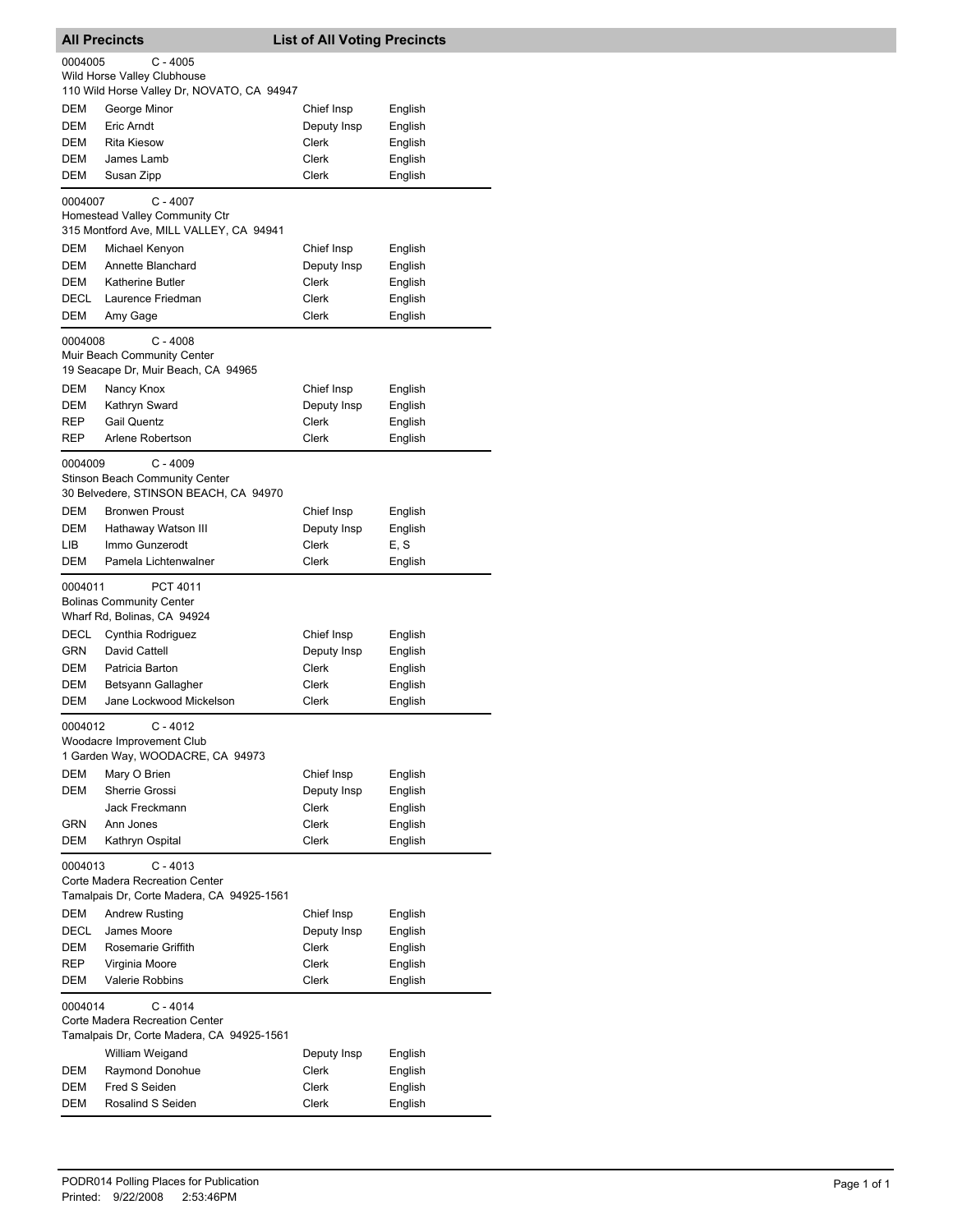|                                                | <b>All Precincts</b>                                                              | <b>List of All Voting Precincts</b> |                    |  |
|------------------------------------------------|-----------------------------------------------------------------------------------|-------------------------------------|--------------------|--|
| 0004015                                        | $C - 4015$                                                                        |                                     |                    |  |
|                                                | Corte Madera Recreation Center                                                    |                                     |                    |  |
|                                                | Tamalpais Dr, Corte Madera, CA 94925-1561                                         |                                     |                    |  |
| DEM                                            | Margaret Cymerys                                                                  | Deputy Insp                         | English            |  |
| DEM                                            | Joan Fierberg                                                                     | Clerk                               | English            |  |
| DEM                                            | David Moore                                                                       | Clerk                               | English            |  |
| DEM                                            | Dana Upton                                                                        | Clerk                               | English            |  |
| 0004101                                        | PCT 4101                                                                          |                                     |                    |  |
|                                                | <b>Tomales Regional History Center</b>                                            |                                     |                    |  |
|                                                | 26701 State Route 1, Tomales, CA 94971-0262                                       |                                     |                    |  |
| REP                                            | Anna Jensen                                                                       | Chief Insp                          | English            |  |
| REP                                            | Barbara Taddei                                                                    | Deputy Insp                         | English            |  |
| REP                                            | Elizabeth Mitchell                                                                | Clerk                               | English            |  |
| DECL                                           | Kathleen Sartori                                                                  | Clerk                               | English            |  |
| 0004103                                        | PCT 4103                                                                          |                                     |                    |  |
|                                                | <b>Inverness Fire House</b>                                                       |                                     |                    |  |
|                                                | 50 Inverness Way, INVERNESS, CA 94937                                             |                                     |                    |  |
| GRN                                            | Katherine Anderson                                                                | Chief Insp                          | English            |  |
| <b>GRN</b>                                     | Christopher Lish                                                                  | Deputy Insp                         | English            |  |
| REP                                            | Georgeanne Aston                                                                  | Clerk                               | English            |  |
| REP                                            | <b>Richard Aston</b>                                                              | Clerk                               | English            |  |
| 0004200                                        | <b>PCT 4200</b>                                                                   |                                     |                    |  |
| Nicasio School                                 | 5555 Nicasio Valley Rd, Nicasio, CA 94946                                         |                                     |                    |  |
|                                                |                                                                                   |                                     |                    |  |
| DEM<br>DEM                                     | Kimberly Wallach<br>Mimi Lewis                                                    | Chief Insp<br>Deputy Insp           | English            |  |
| REP                                            | Leslie Gompertz                                                                   | Clerk                               | English<br>English |  |
| DEM                                            | Antonia Van Becker                                                                | Clerk                               | English            |  |
|                                                |                                                                                   |                                     |                    |  |
| 0004302                                        | PCT 4302                                                                          |                                     |                    |  |
|                                                | Muir Woods Park Community Association<br>40 Ridge Ave, Mill Valley, CA 94941-1783 |                                     |                    |  |
|                                                |                                                                                   |                                     |                    |  |
| GRN<br>DECL                                    | Henry Waschow<br>Raya Smith                                                       | Chief Insp<br>Deputy Insp           | English<br>English |  |
| DEM                                            | Michael Kotski                                                                    | Clerk                               | English            |  |
| DEM                                            | Marie Roughan                                                                     | Clerk                               | English            |  |
|                                                |                                                                                   |                                     |                    |  |
| 0004304                                        | PCT 4304                                                                          |                                     |                    |  |
|                                                | Homestead Valley Community Ctr<br>315 Montford Ave, MILL VALLEY, CA 94941         |                                     |                    |  |
| DEM                                            | Maggi Nicholson                                                                   | Deputy Insp                         | English            |  |
| DECL                                           | John Dunlap                                                                       | Clerk                               | English            |  |
| DECL                                           | Mary Ann Dunlap                                                                   | Clerk                               | English            |  |
|                                                |                                                                                   |                                     |                    |  |
| 0004400                                        | <b>PCT 4400</b><br>San Geronimo Valley Community Center                           |                                     |                    |  |
|                                                | Sir Francis Drake Blvd, San Geronimo, CA 94963                                    |                                     |                    |  |
| DECL                                           | David O Connor                                                                    | Chief Insp                          | English            |  |
| DEM                                            | <b>Sherry Mesker</b>                                                              | Deputy Insp                         | English            |  |
|                                                | Elizabeth Marie Mesker                                                            | Clerk                               | English            |  |
| DEM                                            | Melvyn Wright                                                                     | Clerk                               | English            |  |
| DEM                                            | Erika Zettl                                                                       | Clerk                               | English            |  |
| 0004401                                        | <b>PCT 4401</b>                                                                   |                                     |                    |  |
|                                                | San Geronimo Valley Community Center                                              |                                     |                    |  |
| Sir Francis Drake Blvd, San Geronimo, CA 94963 |                                                                                   |                                     |                    |  |
| GRN                                            | Kenneth Brierley                                                                  | Deputy Insp                         | English            |  |
| DEM                                            | Mwanza Furaha                                                                     | Clerk                               | English            |  |
| DEM                                            | <b>Patrick Troup</b>                                                              | Clerk                               | English            |  |
| DEM                                            | Sandra White                                                                      | Clerk                               | English            |  |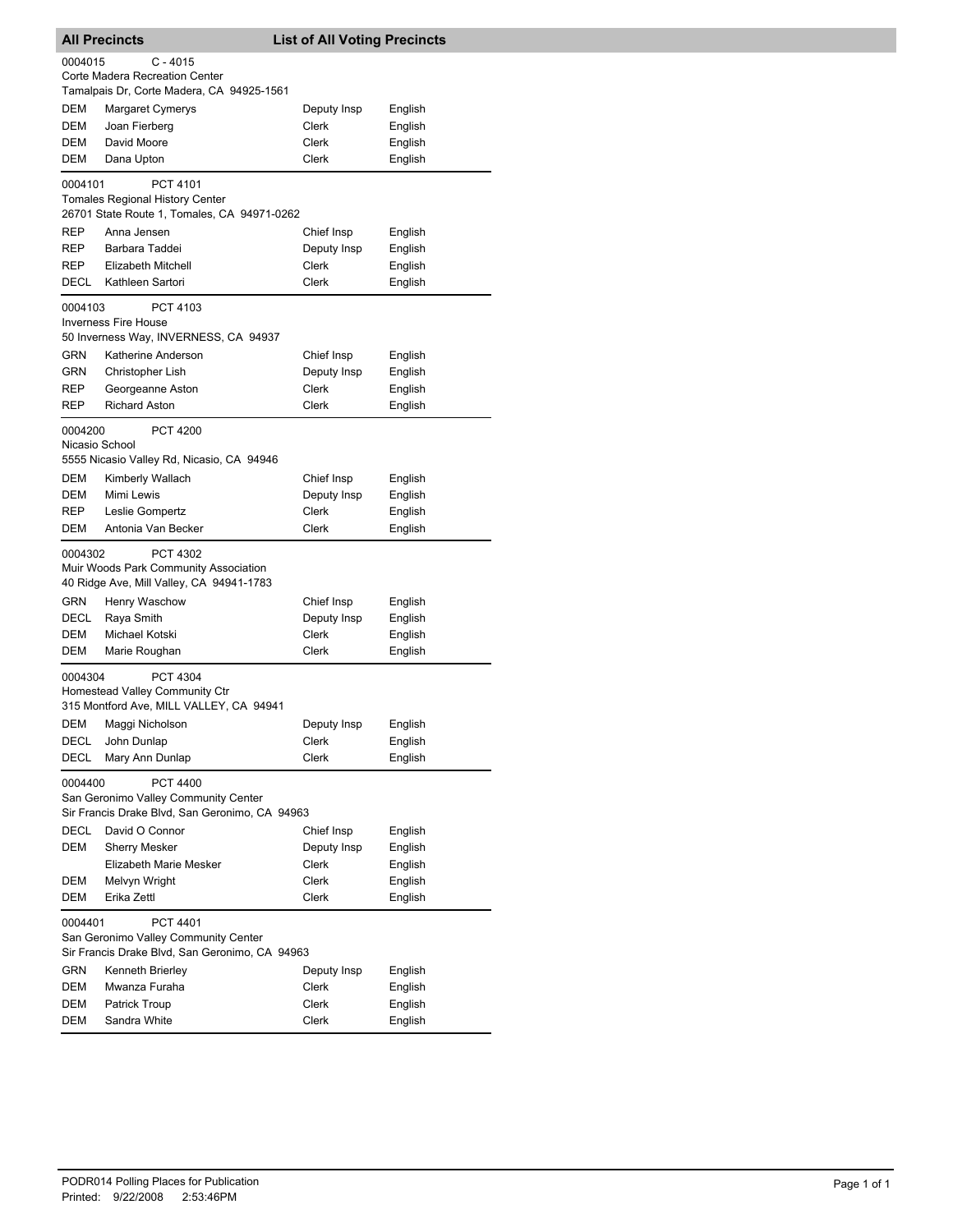| <b>All Precincts</b>                                                                                 |                                                                                            | <b>List of All Voting Precincts</b>         |                                       |  |
|------------------------------------------------------------------------------------------------------|--------------------------------------------------------------------------------------------|---------------------------------------------|---------------------------------------|--|
| 0004501                                                                                              | <b>PCT 4501</b><br><b>Pleasant Valley School</b><br>755 Sutro Ave, NOVATO, CA 94947        |                                             |                                       |  |
| DEM<br>DEM<br>DECL<br>DEM                                                                            | Frank Slater Jr<br>John Irvine<br>Evelyn Mattson<br><b>Paul Shermantine</b>                | Chief Insp<br>Deputy Insp<br>Clerk<br>Clerk | E, S<br>English<br>English<br>English |  |
| DEM                                                                                                  | Dave Skavland                                                                              | Clerk                                       | English                               |  |
| 0004502<br>Sinaloa School                                                                            | <b>PCT 4502</b><br>2045 Vineyard Rd, Novato, CA 94947-3810                                 |                                             |                                       |  |
| REP<br>DEM                                                                                           | Ralph Schaber<br>Jill Gregoire                                                             | Chief Insp<br>Deputy Insp                   | English<br>English                    |  |
| REP<br>DEM<br>GRN                                                                                    | Carolyn Jacobs<br>David Mc Connell<br>Marilyn Mc Connell                                   | Clerk<br>Clerk<br>Clerk                     | English<br>English<br>English         |  |
| 0004503                                                                                              | PCT 4503<br>Presbyterian Church Of Novato<br>710 Wilson Ave, NOVATO, CA 94947              |                                             |                                       |  |
| REP<br>DEM<br>REP                                                                                    | Alan Burton<br>Lauren Boyd<br>Dennis Crinnion                                              | Chief Insp<br>Deputy Insp<br><b>Clerk</b>   | English<br>English<br>English         |  |
| REP<br><b>DEM</b>                                                                                    | John Trumbull<br>Susan Trumbull                                                            | Clerk<br>Clerk                              | English<br>English                    |  |
| 0004600                                                                                              | <b>PCT 4600</b><br><b>Pickleweed Community Center</b><br>50 Canal St, SAN RAFAEL, CA 94901 |                                             |                                       |  |
| DEM<br>DEM                                                                                           | John G Ortega<br>Susan Severin                                                             | Chief Insp<br>Deputy Insp                   | E, S<br>E, S                          |  |
| DEM<br>DEM                                                                                           | Cuc Hang<br>Man Phan                                                                       | Clerk<br>Clerk                              | E, V<br>E, V                          |  |
| 0004601                                                                                              | <b>PCT 4601</b><br><b>Pickleweed Community Center</b><br>50 Canal St, SAN RAFAEL, CA 94901 |                                             |                                       |  |
| DEM                                                                                                  | Maria Rodriguez                                                                            | Deputy Insp                                 | E, S                                  |  |
| DEM<br>DECL                                                                                          | Kathryn Burke<br><b>Clark Christensen</b>                                                  | Clerk<br>Clerk                              | English<br>English                    |  |
| DEM                                                                                                  | Carol Jolliffe                                                                             | Clerk                                       | English                               |  |
| 0004707                                                                                              | <b>PCT 4707</b><br>Aegis Of Corte Madera<br>5555 Paradise Dr, Corte Madera, CA 94925-1800  |                                             |                                       |  |
| DEM                                                                                                  | <b>Christine Daniels</b>                                                                   | Deputy Insp                                 | English                               |  |
| DEM<br>DEM                                                                                           | <b>Beverly Cupp</b><br>Anna Fitch                                                          | Clerk<br>Clerk                              | English<br>English                    |  |
| DECL                                                                                                 | Ruth Moran                                                                                 | Clerk                                       | English                               |  |
| 0004708<br><b>PCT 4708</b><br>Aegis Of Corte Madera<br>5555 Paradise Dr, Corte Madera, CA 94925-1800 |                                                                                            |                                             |                                       |  |
| DECL                                                                                                 | Galina Rumennik                                                                            | Chief Insp                                  | English                               |  |
|                                                                                                      | Benjamin Warren                                                                            | Deputy Insp                                 | English                               |  |
| REP<br>REP                                                                                           | Alberta Damas<br><b>Stanley Damas</b>                                                      | Clerk<br>Clerk                              | English<br>English                    |  |
| 0004709                                                                                              | <b>PCT 4709</b><br>Aegis Of Corte Madera                                                   |                                             |                                       |  |
|                                                                                                      | 5555 Paradise Dr, Corte Madera, CA 94925-1800                                              |                                             |                                       |  |
| DEM<br>DECL                                                                                          | Siv Hood<br>Mahshid Behzadpour                                                             | Deputy Insp<br>Clerk                        | English<br>English                    |  |
| DEM                                                                                                  | Patricia Berns                                                                             | Clerk                                       | English                               |  |
| DEM                                                                                                  | Ann Lunder                                                                                 | Clerk                                       | English                               |  |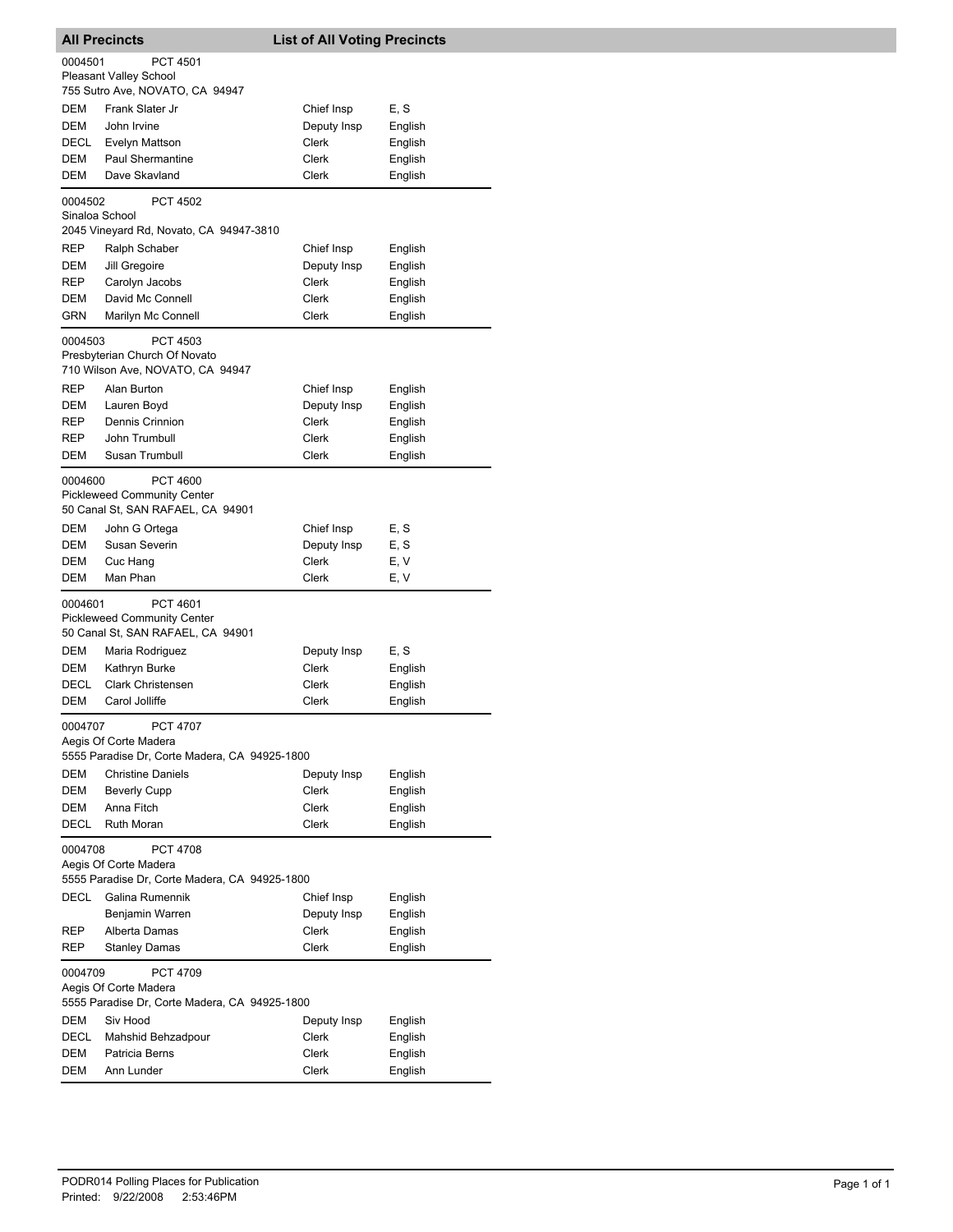| <b>All Precincts</b>                                  |                                                                                         | <b>List of All Voting Precincts</b> |                    |  |
|-------------------------------------------------------|-----------------------------------------------------------------------------------------|-------------------------------------|--------------------|--|
| 0004800                                               | <b>PCT 4800</b><br>Larkspur Recreation Department                                       |                                     |                    |  |
|                                                       | 240 Doherty Drive, Larkspur, CA 94939                                                   |                                     |                    |  |
| DEM                                                   | <b>Robert Phillips</b>                                                                  | Deputy Insp                         | English            |  |
| DEM                                                   | <b>Austin Blake</b>                                                                     | Clerk                               | English            |  |
| DEM                                                   | George Davidson                                                                         | Clerk                               | English            |  |
| 0004806                                               | <b>PCT 4806</b><br>Larkspur Courts Condominiums                                         |                                     |                    |  |
| <b>REP</b>                                            | 100 Old Quarry Road, Larkspur, CA 94939-2201                                            |                                     |                    |  |
|                                                       | <b>Robert Gonzalez</b><br><b>Robert Gonzalez</b>                                        | Chief Insp<br>Deputy Insp           | English<br>English |  |
| DECL                                                  | Fred Ferroggiaro                                                                        | Clerk                               | English            |  |
| DECL                                                  | Herman Pettigrew                                                                        | <b>Clerk</b>                        | English            |  |
| 0005001<br>Novato Library                             | $C - 5001$                                                                              |                                     |                    |  |
|                                                       | 1720 Novato Blvd, Novato, CA 94947-3049                                                 |                                     |                    |  |
| REP                                                   | Mary Whitney                                                                            | Chief Insp                          | English            |  |
| REP                                                   | Ronald Whitney                                                                          | Deputy Insp                         | English            |  |
|                                                       | <b>Erik Gravrock</b>                                                                    | Clerk                               | English            |  |
| REP                                                   | Melissa Schwab                                                                          | Clerk                               | English            |  |
| DEM                                                   | Diane Speece-Blalock                                                                    | Clerk                               | English            |  |
| 0005002                                               | $C - 5002$<br><b>Bel Marin Community Center</b><br>4 Montego Key, Novato, CA 94949-5301 |                                     |                    |  |
| <b>DEM</b>                                            | James Hollingshead                                                                      | Chief Insp                          | English            |  |
| REP                                                   | <b>Robert Panico</b>                                                                    | Deputy Insp                         | English            |  |
| REP                                                   | Maureen Ahsani                                                                          | Clerk                               | English            |  |
| REP                                                   | Dianne Copland                                                                          | Clerk                               | English            |  |
| REP                                                   | Jefferson Graves                                                                        | Clerk                               | English            |  |
| 0005101                                               | PCT 5101<br><b>Bahia Clubhouse</b><br>3008 Topaz Drive, Novato, CA 94945-1547           |                                     |                    |  |
| DEM                                                   | Monique Saul-Egli                                                                       | Chief Insp                          | English            |  |
| DEM                                                   | <b>Shirley Printz</b>                                                                   | Deputy Insp                         | English            |  |
| DEM                                                   | Renee Landstrom                                                                         | <b>Clerk</b>                        | English            |  |
| REP                                                   | Jon Ragatz                                                                              | Clerk                               | English            |  |
| 0005102                                               | PCT 5102<br>Novato School District Offices<br>1015 Seventh St, Novato, CA 94945-2228    |                                     |                    |  |
| DEM                                                   | Linda Goheen                                                                            | Chief Insp                          | English            |  |
| DEM                                                   | <b>Richard Stafford</b>                                                                 | Deputy Insp                         | English            |  |
| DECL                                                  | Ernest Beyer                                                                            | Clerk                               | English            |  |
|                                                       | Chris J Hadji                                                                           | Clerk                               | English            |  |
| DEM                                                   | <b>Richard Huber</b>                                                                    | Clerk                               | English            |  |
| 0005103<br>Olive School                               | PCT 5103                                                                                |                                     |                    |  |
| DEM                                                   | 629 Plum St-park Lot Off Olive, NOVATO, CA 94945<br>Brenda Gates-Monasch                | Chief Insp                          |                    |  |
| REP                                                   | Louis Lemos                                                                             | Deputy Insp                         | English<br>English |  |
| DECL                                                  | Jacqueline Ford                                                                         | Clerk                               | English            |  |
| DEM                                                   | Janet Meyer                                                                             | Clerk                               | English            |  |
| REP                                                   | Diane Schneeweis                                                                        | Clerk                               | English            |  |
| PCT 5201<br>0005201<br>Novato School District Offices |                                                                                         |                                     |                    |  |
| 1015 Seventh St, Novato, CA 94945-2228                |                                                                                         |                                     |                    |  |
| DEM                                                   | <b>Bruce Cochran</b>                                                                    | Deputy Insp                         | English            |  |
| DEM                                                   | <b>Beatrice Cooper</b>                                                                  | Clerk                               | English            |  |
| REP                                                   | Milena Jurjevich                                                                        | Clerk                               | English            |  |
| DEM                                                   | Brian Woodson                                                                           | Clerk                               | English            |  |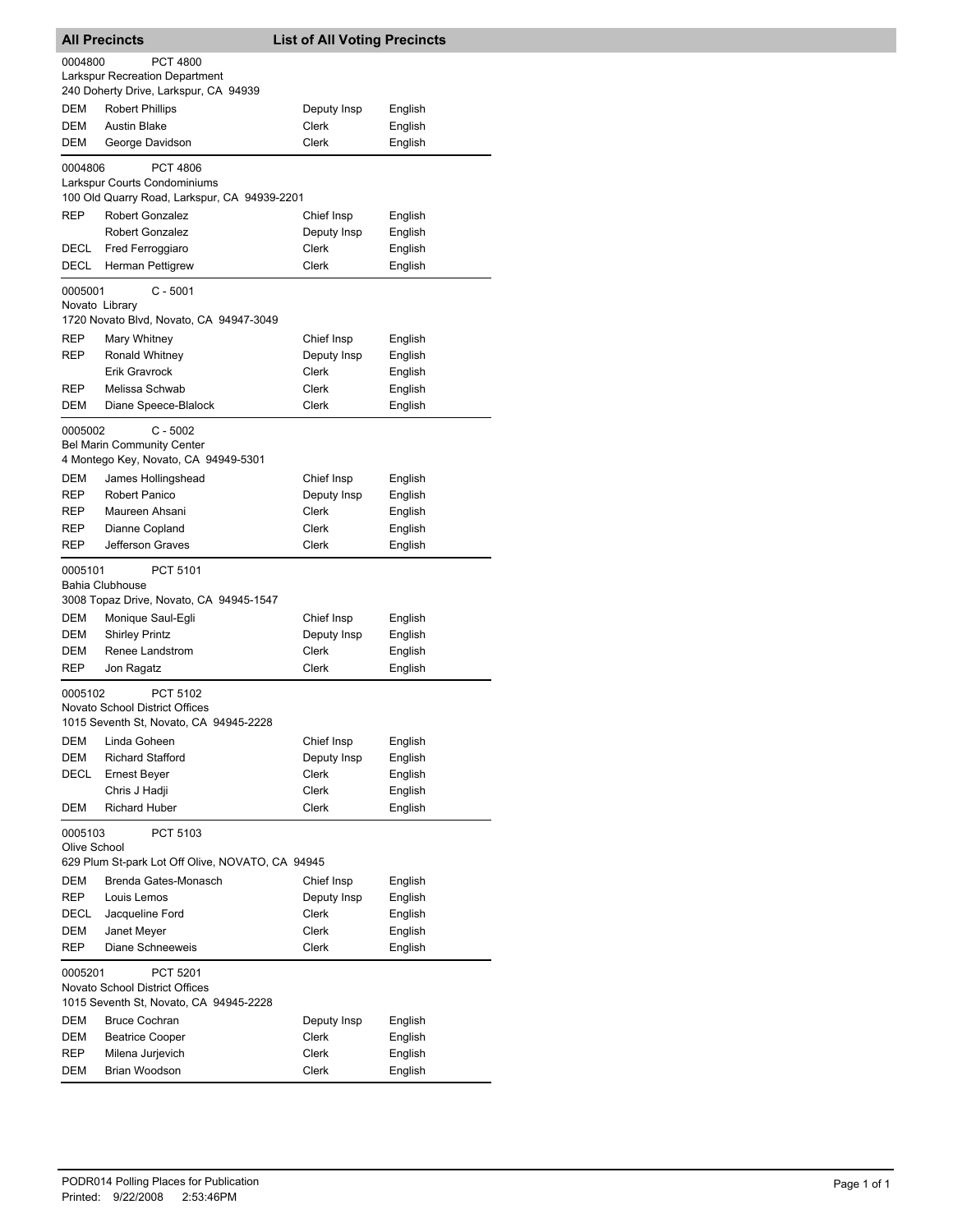| <b>All Precincts</b> |                                                                                                        | <b>List of All Voting Precincts</b> |         |  |
|----------------------|--------------------------------------------------------------------------------------------------------|-------------------------------------|---------|--|
| 0005202              | <b>PCT 5202</b>                                                                                        |                                     |         |  |
|                      | <b>Tamalpais Creek Retirement Home</b>                                                                 |                                     |         |  |
|                      | 853 Tamalpais Ave, NOVATO, CA 94947                                                                    |                                     |         |  |
| DECL                 | Margaret Stein                                                                                         | Chief Insp                          | English |  |
| DEM                  | <b>Charlotte Lewis</b>                                                                                 | Deputy Insp                         | English |  |
| <b>DEM</b>           | <b>Tomaline Hudson</b>                                                                                 | Clerk                               | English |  |
| DEM                  | Lois St Sure                                                                                           | Clerk                               | English |  |
| 0005203              | PCT 5203<br>Hill Community Room                                                                        |                                     |         |  |
|                      | 1560 Hill Road, Novato, CA 94947-4002                                                                  |                                     |         |  |
| REP                  | Harvey Perryman                                                                                        | Chief Insp                          | English |  |
| REP                  | Gloria Perryman                                                                                        | Deputy Insp                         | English |  |
| DEM                  | Mary Bicknell                                                                                          | Clerk                               | English |  |
| GRN                  | Doris Enberg                                                                                           | Clerk                               | English |  |
| DEM                  | <b>Rose Stewart</b>                                                                                    | Clerk                               | English |  |
| 0005204              | <b>PCT 5204</b><br><b>Hill Community Room</b><br>1560 Hill Road, Novato, CA 94947-4002                 |                                     |         |  |
| <b>REF</b>           | <b>Michael Harris</b>                                                                                  | Deputy Insp                         | English |  |
| <b>DEM</b>           | Donald Edwards                                                                                         | Clerk                               | English |  |
| DEM                  | Arlene Finn                                                                                            | Clerk                               | English |  |
| <b>REP</b>           | Rodney Perryman                                                                                        | Clerk                               | English |  |
| 0005205              | <b>PCT 5205</b><br>Lu Sutton School<br>1800 Center Rd, NOVATO, CA 94947                                |                                     |         |  |
| <b>REP</b>           | David Reed                                                                                             | Chief Insp                          | English |  |
| DEM                  | Veronica Pontes                                                                                        | Deputy Insp                         | English |  |
| REP                  | Michele Ellen Hague                                                                                    | Clerk                               | English |  |
| REP                  | Toni Seymour                                                                                           | Clerk                               | English |  |
| REP                  | Mary Tucker                                                                                            | Clerk                               | E, S    |  |
| 0005206<br>DEM       | <b>PCT 5206</b><br>Novato Human Needs Center<br>1907 Novato Blvd, NOVATO, CA 94947<br>Jennifer Welsch  | Chief Insp                          | English |  |
| DEM                  | Raymond Young                                                                                          | Deputy Insp                         | English |  |
| DEM                  | <b>Cliff George Shatos</b>                                                                             | Clerk                               | English |  |
| <b>REF</b>           | <b>Todd Smith</b>                                                                                      | Clerk                               | English |  |
| DECL                 | Barbara Ann Smith-Cortrel                                                                              | Clerk                               | English |  |
| 0005207              | PCT 5207<br>Novato Human Needs Center<br>1907 Novato Blvd, NOVATO, CA 94947                            |                                     |         |  |
| DEM                  | <b>Richard Abold</b>                                                                                   | Deputy Insp                         | English |  |
| DECL                 | Judith Ahuja                                                                                           | Clerk                               | E, S    |  |
| REP                  | Cecilia Smith                                                                                          | Clerk                               | English |  |
| REP<br>0005208       | Joseph Smith<br><b>PCT 5208</b><br>All Saints Lutheran Church<br>2 San Marin Dr, Novato, CA 94945-1118 | Clerk                               | English |  |
| DEM                  | <b>Michael Patrick</b>                                                                                 | Chief Insp                          | E, S    |  |
| REP                  | Margaret Mueller                                                                                       | Deputy Insp                         | English |  |
| REP                  | Joyce Lenaburg                                                                                         | Clerk                               | English |  |
| DEM                  | <b>Christine Mahaffy</b>                                                                               | Clerk                               | English |  |
| DEM                  | Deborah Silverblatt                                                                                    | Clerk                               | English |  |
| 0005209              | PCT 5209<br>Seventh Day Adventist Church<br>495 San Marin Dr, Novato, CA 94945-1335                    |                                     |         |  |
| DEM                  | <b>Phillip Steinhart</b>                                                                               | Chief Insp                          | English |  |
| DEM                  | <b>Brian Stompe</b>                                                                                    | Deputy Insp                         | English |  |
| DEM                  | John Newton                                                                                            | Clerk                               | English |  |
| DEM                  | Nancy Newton                                                                                           | Clerk                               | English |  |
|                      | Michala Perdriel                                                                                       | Clerk                               | English |  |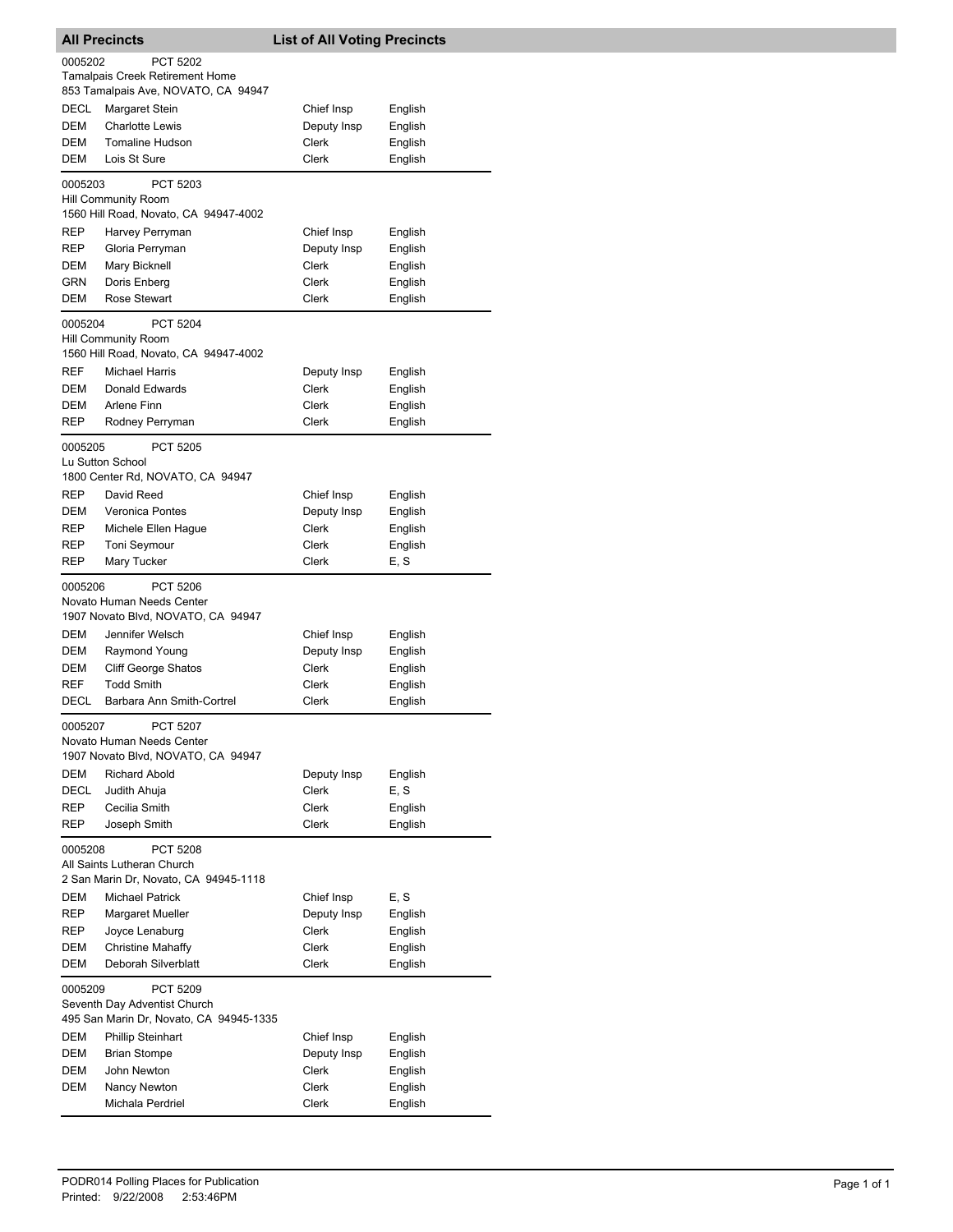|                                          | <b>All Precincts</b>                     | <b>List of All Voting Precincts</b> |         |  |
|------------------------------------------|------------------------------------------|-------------------------------------|---------|--|
| 0005211                                  | PCT 5211                                 |                                     |         |  |
|                                          | <b>United Methodist Church</b>           |                                     |         |  |
|                                          | 1473 South Novato Blvd, NOVATO, CA 94947 |                                     |         |  |
| <b>GRN</b>                               | Donald Beck                              | Chief Insp                          | English |  |
| DEM                                      | Alana Dubost                             | Deputy Insp                         | English |  |
| REP                                      | Margaret Kidder                          | Clerk                               | English |  |
| DEM                                      | Mary Rothe                               | <b>Clerk</b>                        | English |  |
| 0005212                                  | PCT 5212                                 |                                     |         |  |
|                                          | Marin Valley Mobile Country Club         |                                     |         |  |
|                                          | 100 Marin Valley Dr, NOVATO, CA 94949    |                                     |         |  |
| REP                                      | <b>Everett Farey</b>                     | Chief Insp                          | English |  |
| <b>REP</b>                               | Barbara Morrisey                         | Deputy Insp                         | English |  |
| DECL                                     | <b>Leonard Gaskell</b>                   | Clerk                               | English |  |
| DEM                                      | Juanita Reynolds                         | <b>Clerk</b>                        | English |  |
| 0005213                                  | PCT 5213                                 |                                     |         |  |
|                                          | Lynwood School                           |                                     |         |  |
|                                          | 1320 Lynwood Dr, Novato, CA 94947-4629   |                                     |         |  |
| DECL                                     | James Clinton Waltermire                 | Chief Insp                          | English |  |
| DECL                                     | Nancy Jones                              | Deputy Insp                         | English |  |
| DECL                                     | <b>Randal Ewert</b>                      | Clerk                               | English |  |
| DEM                                      | Sharon Mc Closkey                        | Clerk                               | English |  |
| 0005214                                  | PCT 5214                                 |                                     |         |  |
|                                          | <b>United Methodist Church</b>           |                                     |         |  |
|                                          | 1473 South Novato Blvd, NOVATO, CA 94947 |                                     |         |  |
| REP                                      | Karen Illich                             | Deputy Insp                         | English |  |
| REP                                      | Margaret Binggeli                        | Clerk                               | English |  |
| DEM                                      | Carolyn Mc Namara                        | Clerk                               | English |  |
| DEM                                      | Carole Trap                              | Clerk                               | English |  |
| 0005215                                  | PCT 5215                                 |                                     |         |  |
|                                          | Ignacio Hills Apartments                 |                                     |         |  |
|                                          | 431 Ignacio Blvd, NOVATO, CA 94949       |                                     |         |  |
| DEM                                      | <b>Bernard Meyers</b>                    | Chief Insp                          | English |  |
| REP                                      | Ruth Jankowski                           | Deputy Insp                         | English |  |
| DEM                                      | Mary Jordan                              | Clerk                               | English |  |
| DECL                                     | <b>Matthew Kriletich</b>                 | Clerk                               | English |  |
| <b>REP</b>                               | <b>Bruce Nadler</b>                      | Clerk                               | English |  |
| 0005216                                  | PCT 5216                                 |                                     |         |  |
|                                          | <b>Novato Fire Protection District</b>   |                                     |         |  |
|                                          | 7025 Redwood Blvd, NOVATO, CA 94949      |                                     |         |  |
| DECL                                     | Dennis Sullivan                          | Chief Insp                          | English |  |
| DEM                                      | <b>Bryan Garbutt</b>                     | Deputy Insp                         | English |  |
| DEM                                      | C Dean Guthrie                           | Clerk                               | English |  |
| DEM                                      | David William Worden                     | Clerk                               | E, S    |  |
| 0005217                                  | PCT 5217                                 |                                     |         |  |
|                                          | Lynwood School                           |                                     |         |  |
|                                          | 1320 Lynwood Dr, Novato, CA 94947-4629   |                                     |         |  |
| <b>DEM</b>                               | Jaymie Wright                            | Deputy Insp                         | English |  |
|                                          | Kimberly Rostchild                       | Clerk                               | English |  |
|                                          | Vannessa Rostchild                       | Clerk                               | English |  |
| DEM                                      | Nancy Takahashi                          | <b>Clerk</b>                        | English |  |
| 0005218                                  | PCT 5218                                 |                                     |         |  |
| United Methodist Church                  |                                          |                                     |         |  |
| 1473 South Novato Blvd, NOVATO, CA 94947 |                                          |                                     |         |  |
| DEM                                      | Yvonne Learned                           | Deputy Insp                         | English |  |
| DEM                                      | Joseph Correia                           | Clerk                               | E, S    |  |
| REP                                      | Dolores Meaney                           | Clerk                               | English |  |
| DEM                                      | Van White                                | Clerk                               | English |  |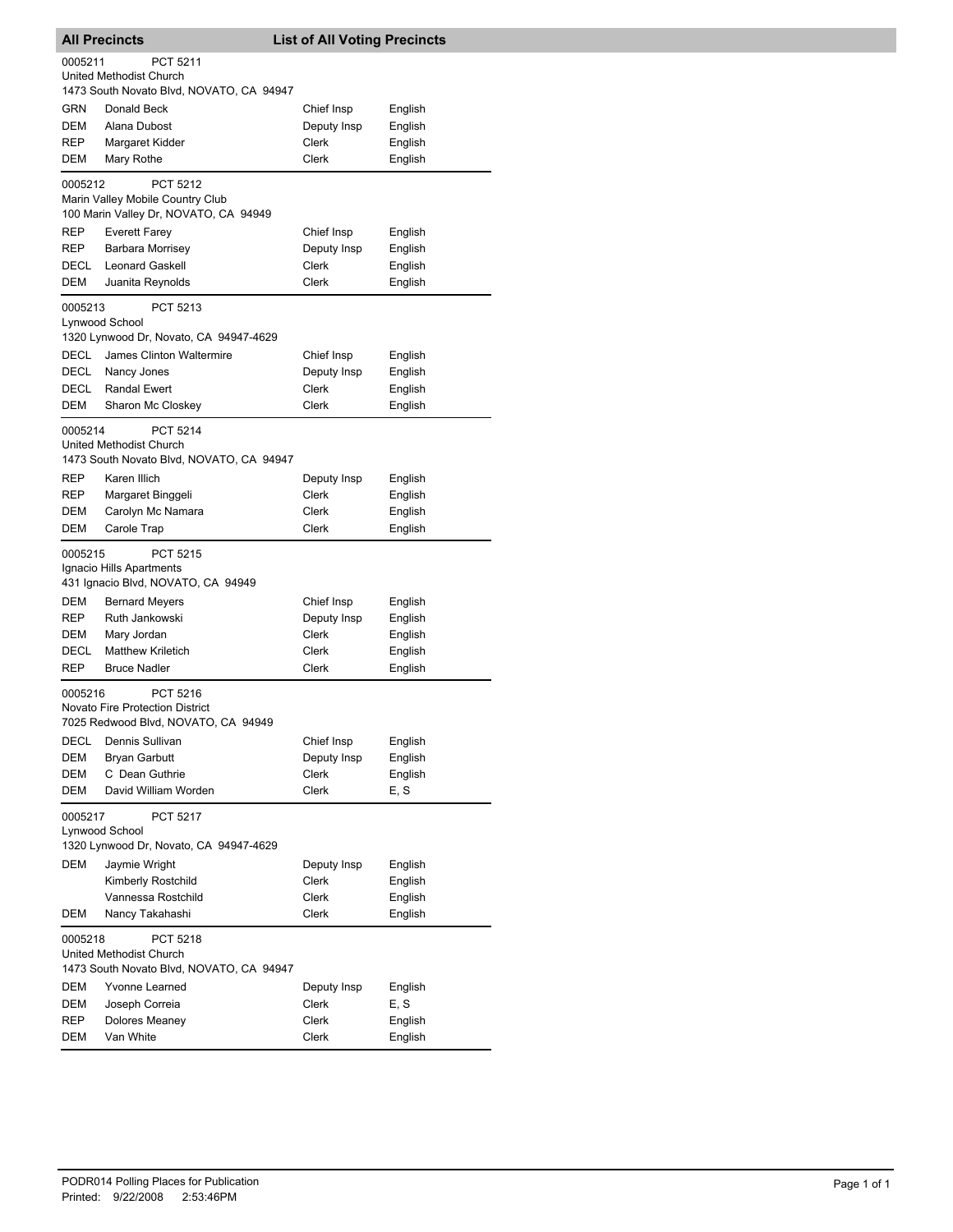|                                                                                                   | <b>All Precincts</b>                                                                                 | <b>List of All Voting Precincts</b> |                    |  |
|---------------------------------------------------------------------------------------------------|------------------------------------------------------------------------------------------------------|-------------------------------------|--------------------|--|
| 0005219                                                                                           | PCT 5219                                                                                             |                                     |                    |  |
|                                                                                                   | San Jose Middle School                                                                               |                                     |                    |  |
|                                                                                                   | 1000 Sunset Pkwy, Novato, CA 94949                                                                   |                                     |                    |  |
| REP                                                                                               | Thomas Brawley                                                                                       | Chief Insp                          | English            |  |
| GRN                                                                                               | Cat Woods                                                                                            | Deputy Insp                         | English            |  |
|                                                                                                   | <b>Justin Perez</b>                                                                                  | Clerk                               | English            |  |
| DEM                                                                                               | Leslie Purdy                                                                                         | Clerk                               | English            |  |
| REP                                                                                               | <b>Elfriede Werth</b>                                                                                | Clerk                               | English            |  |
| 0005220                                                                                           | <b>PCT 5220</b><br>San Jose Middle School<br>1000 Sunset Pkwy, Novato, CA 94949                      |                                     |                    |  |
| DEM                                                                                               | Jean Harris                                                                                          | Deputy Insp                         | English            |  |
| <b>DECL</b>                                                                                       | Laszlo Kastura                                                                                       | Clerk                               | English            |  |
| REP                                                                                               | Toni Mc Mickin                                                                                       | Clerk                               | English            |  |
| REP                                                                                               | Pius Zuger                                                                                           | Clerk                               | English            |  |
| 0005221                                                                                           | <b>PCT 5221</b><br>Novato Oaks Inn                                                                   |                                     |                    |  |
|                                                                                                   | 215 Alameda Del Prado, Novato, CA 94949-6657                                                         |                                     |                    |  |
| DEM                                                                                               | E Oscar Chambers                                                                                     | Chief Insp                          | English            |  |
| <b>REP</b>                                                                                        | Joan Chambers                                                                                        | Deputy Insp                         | English            |  |
| DEM                                                                                               | <b>Thomas Anderson</b>                                                                               | Clerk                               | English            |  |
| DEM                                                                                               | Nancy Lund                                                                                           | Clerk                               | English            |  |
| REP                                                                                               | Janice Whitescarver                                                                                  | Clerk                               | English            |  |
| 0005222                                                                                           | <b>PCT 5222</b><br>No Marin Water District Ofc<br>Redwood Hwy & Rush Creek PI, Novato, CA 94945-2426 |                                     |                    |  |
|                                                                                                   |                                                                                                      |                                     |                    |  |
| DECL                                                                                              | Fred Fogh                                                                                            | Chief Insp                          | English            |  |
| DEM<br><b>REP</b>                                                                                 | Lee Pogetto<br>Kathryn Hansen                                                                        | Deputy Insp<br>Clerk                | English            |  |
| DEM                                                                                               | Madeleine Andrea Jensen                                                                              | Clerk                               | English            |  |
| DECL                                                                                              | <b>Billy Moor</b>                                                                                    | Clerk                               | English<br>English |  |
|                                                                                                   |                                                                                                      |                                     |                    |  |
| 0005223                                                                                           | <b>PCT 5223</b><br>Novato Fire Station #3<br>65 San Ramon Way, Novato, CA 94945-1638                 |                                     |                    |  |
| DEM                                                                                               | Joyce Currell                                                                                        | Chief Insp                          | English            |  |
| DEM                                                                                               | Ortensia Gozashti                                                                                    | Deputy Insp                         | E, S               |  |
| <b>REP</b>                                                                                        | <b>Frances Beretta</b>                                                                               | Clerk                               | English            |  |
| DEM                                                                                               | Paul Lindberg                                                                                        | Clerk                               | English            |  |
| 0005224                                                                                           | PCT 5224<br>Novato Fire Station #3                                                                   |                                     |                    |  |
|                                                                                                   | 65 San Ramon Way, Novato, CA 94945-1638                                                              |                                     |                    |  |
| DEM                                                                                               | Pat U Ren                                                                                            | Deputy Insp                         | English            |  |
| REP                                                                                               | <b>Sharon Hess</b>                                                                                   | Clerk                               | English            |  |
| DEM                                                                                               | Warrenetta Lane                                                                                      | Clerk                               | English            |  |
| REP                                                                                               | Frank U Ren                                                                                          | Clerk                               | English            |  |
| 0005225<br><b>PCT 5225</b><br>Munoz Residence<br>575 Fairway Dr, Novato, CA 94949                 |                                                                                                      |                                     |                    |  |
| DEM                                                                                               | Alice Munoz                                                                                          | Chief Insp                          | English            |  |
| REP                                                                                               | Jeanne Desmond                                                                                       | Deputy Insp                         | English            |  |
| DEM                                                                                               | Carol Lee Fitzgerald                                                                                 | Clerk                               | English            |  |
| REP                                                                                               | Bonnie Ryan                                                                                          | Clerk                               | English            |  |
| 0005226<br><b>PCT 5226</b><br>Los Robles Mobile Home Park<br>100 Roblar Dr, Novato, CA 94949-6133 |                                                                                                      |                                     |                    |  |
| REP                                                                                               | Iva Conrad                                                                                           | Chief Insp                          | English            |  |
| REP                                                                                               | Dorothy Mc Nutt                                                                                      | Deputy Insp                         | English            |  |
| DEM                                                                                               | James Rolka                                                                                          | Clerk                               | English            |  |
| REP                                                                                               | Marjorie Taylor                                                                                      | Clerk                               | English            |  |
| DEM                                                                                               | Lora Templeton                                                                                       | Clerk                               | English            |  |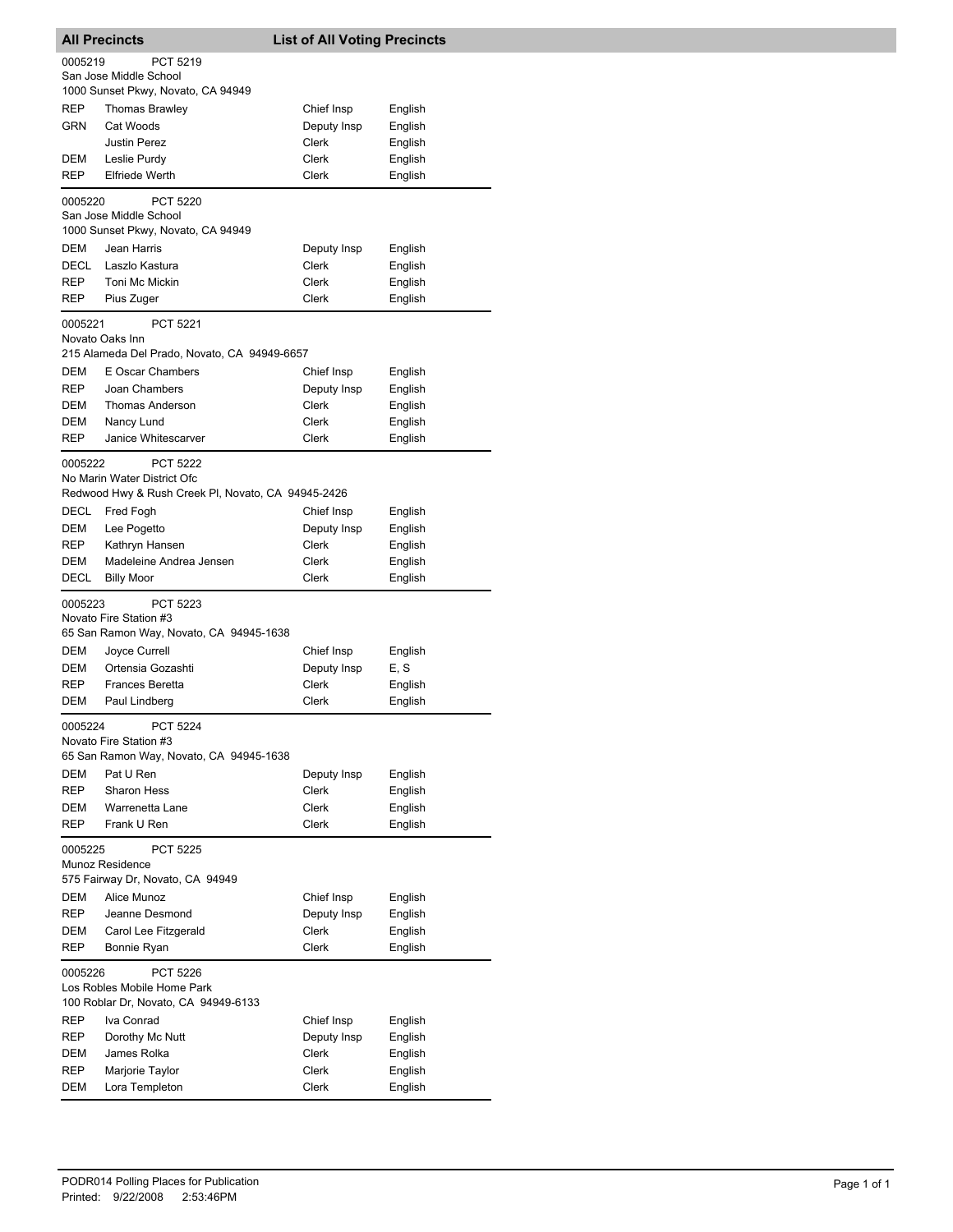| <b>All Precincts</b>                                                                               |                                                                                         | <b>List of All Voting Precincts</b> |         |  |
|----------------------------------------------------------------------------------------------------|-----------------------------------------------------------------------------------------|-------------------------------------|---------|--|
| 0005227                                                                                            | <b>PCT 5227</b>                                                                         |                                     |         |  |
|                                                                                                    | <b>Hamilton Arts Center</b><br>500 Palm Dr, Novato, CA 94949-5004                       |                                     |         |  |
| <b>REP</b>                                                                                         | Donald Violin                                                                           | Chief Insp                          | English |  |
| DEM                                                                                                | Eileen O Neill                                                                          | Deputy Insp                         | English |  |
| DEM                                                                                                | <b>Bruce Hope</b>                                                                       | Clerk                               | English |  |
| DEM                                                                                                | Joan Hope                                                                               | Clerk                               | English |  |
| DEM                                                                                                | Eva Slott                                                                               | Clerk                               | English |  |
| 0005228                                                                                            | <b>PCT 5228</b><br><b>Hamilton Arts Center</b><br>500 Palm Dr, Novato, CA 94949-5004    |                                     |         |  |
| <b>REF</b>                                                                                         | Robert Ladd                                                                             | Deputy Insp                         | English |  |
| <b>DEM</b>                                                                                         | Karin Gottlieb                                                                          | Clerk                               | E, S    |  |
| <b>DEM</b>                                                                                         | Josefina Grotjahn                                                                       | Clerk                               | English |  |
| 0005300                                                                                            | PCT 5300<br>Presbyterian Church Of Novato<br>710 Wilson Ave, NOVATO, CA 94947           |                                     |         |  |
| DEM                                                                                                | <b>Connie Fischer</b>                                                                   | Deputy Insp                         | English |  |
| <b>REP</b>                                                                                         | <b>Stephany Burton</b>                                                                  | Clerk                               | English |  |
| <b>DEM</b>                                                                                         | Danielle Fontaine                                                                       | Clerk                               | English |  |
|                                                                                                    | Rodney Levitt                                                                           | <b>Clerk</b>                        | English |  |
| 0005301                                                                                            | PCT 5301<br>Ignacio Hills Apartments<br>431 Ignacio Blvd, NOVATO, CA 94949              |                                     |         |  |
| DEM                                                                                                | Theresa Fermanich                                                                       | Deputy Insp                         | English |  |
| DECL                                                                                               | Lucianna Castellucci                                                                    | Clerk                               | English |  |
| DEM                                                                                                | Kathryn Sibbald                                                                         | Clerk                               | English |  |
| 0005303                                                                                            | PCT 5303<br>Novato Fire Station<br>450 Atherton Ave-corner Olive, Novato, CA 94945-3461 |                                     |         |  |
| <b>DEM</b>                                                                                         | Jeffrey Zankel                                                                          | Chief Insp                          | English |  |
| <b>DEM</b>                                                                                         | Carlota Cloney                                                                          | Deputy Insp                         | English |  |
| <b>DEM</b>                                                                                         | <b>Diane Amarillas</b>                                                                  | <b>Clerk</b>                        | English |  |
| <b>REP</b>                                                                                         | Sallee Kiilerich                                                                        | <b>Clerk</b>                        | English |  |
| <b>REP</b>                                                                                         | <b>Barbara Swift</b>                                                                    | Clerk                               | English |  |
| 0005304<br>PCT 5304<br>Novato Fire Station<br>450 Atherton Ave-corner Olive, Novato, CA 94945-3461 |                                                                                         |                                     |         |  |
| <b>DEM</b>                                                                                         | <b>Ronald Dennis</b>                                                                    | Deputy Insp                         | English |  |
|                                                                                                    | Jennifer Bower                                                                          | Clerk                               | English |  |
| <b>DEM</b>                                                                                         | Nancy Caramagno                                                                         | <b>Clerk</b>                        | English |  |
| <b>DEM</b>                                                                                         | Karen Olson                                                                             | Clerk                               | English |  |